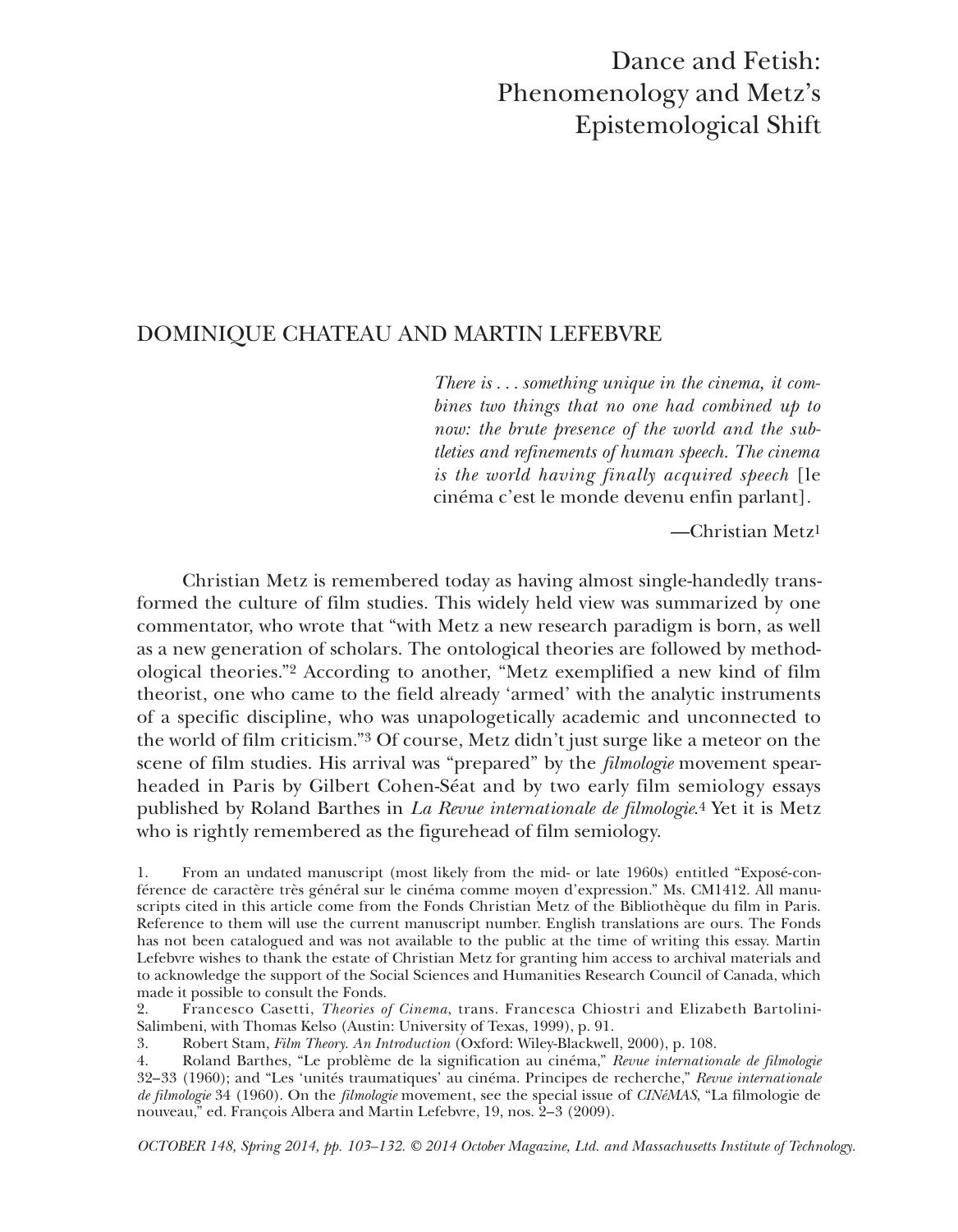In examining the role played by phenomenology in Metz's work it is important to begin by noting that he did not train formally as a philosopher. Enrolled at the École normale supérieure (rue d'Ulm) from 1951 to 1955, Metz elected to pass examinations for a *licence* in German studies (in 1953) and for an *agrégation* in *lettres classiques* (1955) at the Sorbonne. These were followed by a *diplôme d'études supérieures* in ancient Greek (1954) and, in 1971, by a *thèse d'état* in general linguistics, defended at the newly created Université Paris V—René-Descartes, on the grounds of prior publications.5 And yet it was difficult in Paris in the mid-'50s and early '60s not to come into contact with phenomenology. Sartre and Merleau-Ponty had been giants dominating the intellectual stage in the aftermath of the war until the arrival of Lévi-Strauss and the rise of structuralism. Moreover, whoever was interested in the cinema would equally face strands of phenomenology in the writings of critics and theorists as diverse as André Bazin, Marcel Martin, Amédée Ayfre, Albert Laffay, Jean Mitry, and several *filmologues*, including Etienne Souriau, René and Bianka Zazzo, Albert Michotte Van den Berck, and Henri Wallon. Indeed, inasmuch as film critics and theorists as far back as Hugo

Münsterberg and Rudolf Arnheim had concerned themselves with problems such as the psychology of film perception, cinema's "impression of reality," or its ability to "reveal" reality, they would inevitably come into contact with phenomenology or phenomenologically inclined psychology.

 Metz, of course, championed structuralism and semiology. His early contributions are altogether closer to linguistics than to philosophy, and his "filmolinguistic" work, as he sometimes referred to it, is for the most part devoid of overt philosophizing. Regarding his *thèse d'état* in 1961, for which he filed a project entitled "Cinéma et langage," Metz explained in an annual report to his initial *rapporteur*, Georges Blin, that he sought to provide a juncture between *filmologie* and Saussurean linguistics.6 Now, neither structural linguistics nor semiology can be said to be natural allies of phenomenology. In fact, for many, the rise of structuralism in the 1960s marked a rejection of any type of "philosophy of the subject" and thus explicitly signaled the waning of phenomenology and of its dominion over much of the humanities. Both discourses have been associated with different—some would say unbreachable—epistemic "attitudes," semiology being primarily positivistic and relying on a descriptivist scientific attitude, while phenomenology—in several of its incarnations—showing itself to be resolutely speculative and non-positivistic, more concerned with "comprehension" or "understanding" than "explanation," and more interested in diachrony and the role of the subject (as conscious subject of knowledge) than in synchronic structures and immanent objects. But as different as structuralism and phenomenology could be in theory, in practice there nonetheless

<sup>5.</sup> The subject for his *diplôme d'études supérieures* (or master's thesis) was "Isocrates and Pan-Hellenic Politics in Fifth and Fourth Century B.C. Greece."

<sup>6.</sup> Blin was a professor of literature at the Sorbonne. He joined the Collège de France in 1965 and held the chair in modern French literature until 1988. Metz dedicated the first volume of his *Essais* to him. By the time Metz defended his *doctorat d'état* in 1971, Blin had been replaced as *rapporteur* by the linguist André Martinet.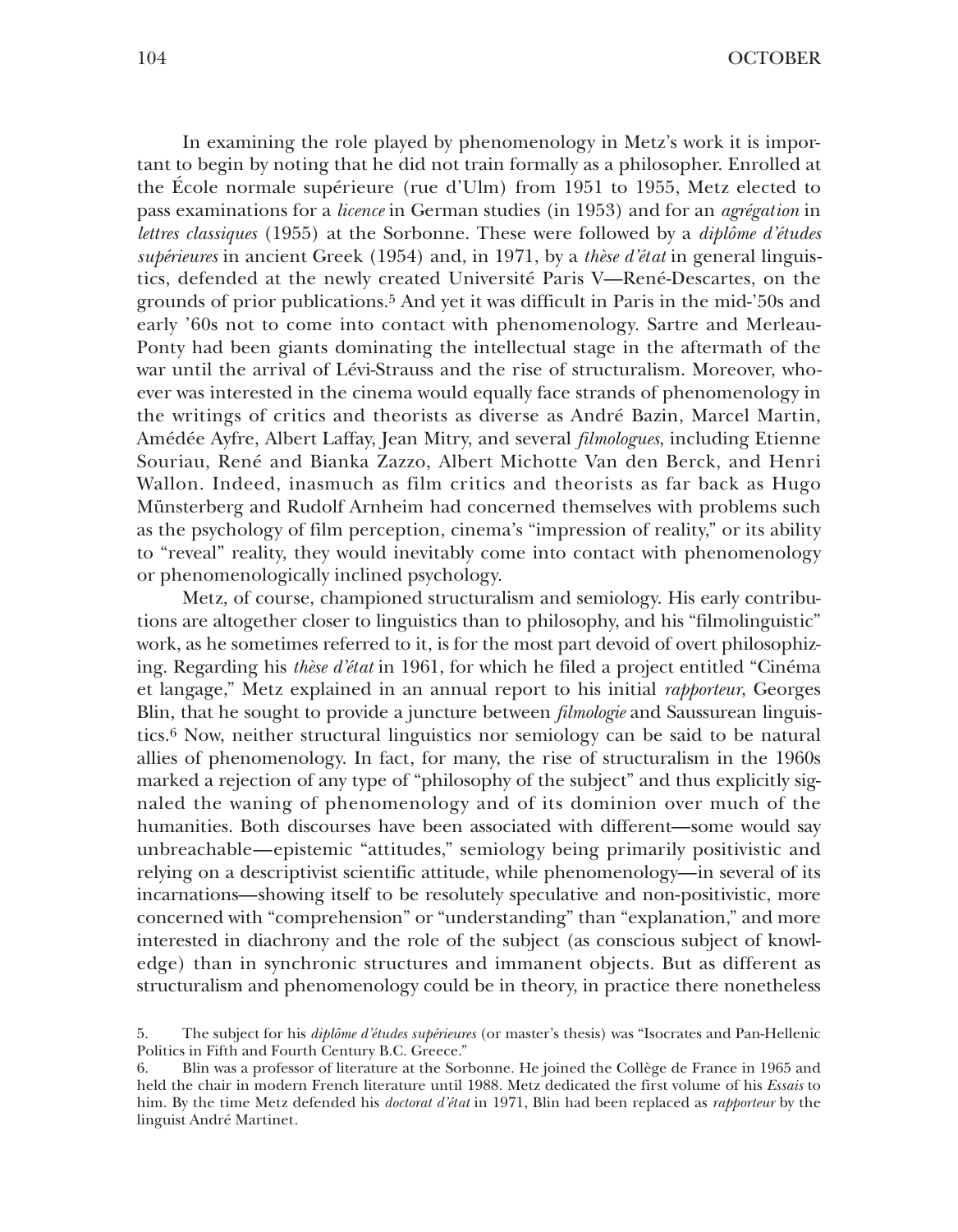existed certain points of contact through the works of several individuals. Some phenomenologists, such as Merleau-Ponty or Mikel Dufrenne, carefully read Saussure and sought to incorporate aspects of structuralism into their work, while phenomenological themes sometimes surfaced in the work of structuralists like Jakobson or Lévi-Strauss even though the latter, for example, clearly rejected phenomenology's involvement with individual experience and consciousness and with the intentionality of the subject.7

 In the case of Metz, phenomenology and structuralist semiology openly coexisted in his first publications, and, as we shall see, this coexistence continued—though in a more muted and paradoxical (or inverted) form—well into his later, psychoanalytic period. This paper proceeds through three chronological sections, examining in turn Metz's early "filmolinguistic" period (1964–1967), his middle or *pan-semiological* period (1967–1975), and his late psychoanalytic period (1975–1985). In all three of these periods phenomenology plays an important and sometimes pivotal role.

## *I. Early works: Semiology as Phenomenology or Phenomenology as Semiology*

 At least three of Metz's early key essays—"Le cinéma: langue ou langage?," a programmatic piece, initially published in 1964 in *Communications 4*, announcing the project of filmolinguistics, or film semiology, which would lead to the development of the "*grande syntagmatique*" and culminate in the publication of *Langage et cinéma* in 1971; "A propos de l'impression de réalité au cinéma" from 1965; and "Remarques pour une phénoménologie du Narratif," published the following year—are important for grasping the initial phenomenological strand in his work. These last two essays were in fact compiled in the opening section of the first volume of *Essais sur la signification au cinéma* (1968) under the heading "Approches phénoménologiques du film."

 Interestingly, this first volume of Metz's writings was published at Klincksieck in a collection edited by Mikel Dufrenne, an influential phenomenologist whose own work centered on aesthetics. In fact, just a few years after the release of that first volume, Dufrenne presided over the jury at Metz's doctoral defense, alongside linguist André Martinet and literary scholars Georges Blin and Roland Barthes. Dufrenne's influence on Metz's early articles can best be seen in the copious manuscript notes Metz took while reading Dufrenne's two-volume *Phénoménologie de l'expérience esthétique*, first published in 1953.8 Indeed, several passages from these notes found their way into "Le cinéma: langue ou langage?" These passages, as we shall see, concern the problem of "cinematic expressivity."

<sup>7.</sup> See especially Claude Lévi-Strauss, *La Pensée sauvage* (Paris: Plon, 1962). This was an all-out attack on Sartre, phenomenology, and the *cogito*—though the book was dedicated to the memory of Merleau-Ponty. For an excellent account of debates in French philosophy since the 1930s and of how Merleau-Ponty managed to ally himself with those who would, after his death, become the enemies of phenomenology, see Vincent Descombes, *Le Même et l'autre* (Paris: Minuit, 1979).

<sup>8.</sup> Mikel Dufrenne, *Phénoménologie de l'expérience esthétique*, 2 vols. (Paris: PUF, 1953).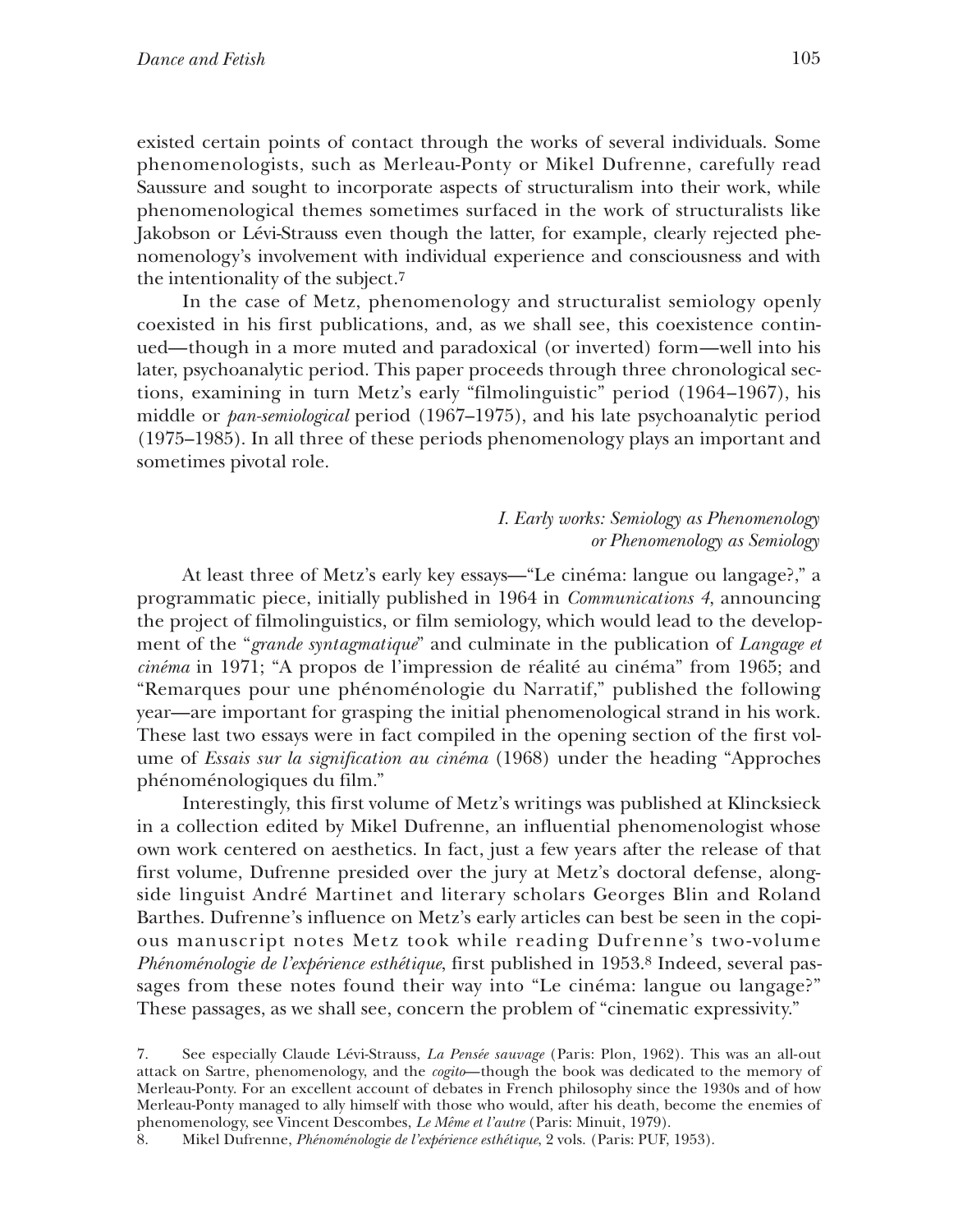"Le cinéma: langue ou langage?" is a rather long and somewhat sprawling essay that moves uneasily at times between aesthetics, linguistics, and phenomenology, seeking nonetheless to set forth the project of a semiology of cinema. Metz begins by synthesizing the existing literature on the theme of "language and cinema"—a literature he had been reading since 1961, when he began work on his doctorate—and then moves on to consider various issues that a Saussure-inspired structuralist investigation of cinema would have to face. One of these issues concerns the distinction between *expression* as the phenomenological order of meaning and *signification* as the linguistic or semiological order of meaning. Metz, as we shall see, carefully considered this distinction in his handwritten notes on Dufrenne's book. For the moment, however, we may simply note its first occurrence at the outset of "Le cinéma: langue ou langage?," where he rehearses the Bazinian opposition between Eisenstein and Rossellini. Metz writes:

From the point of view of expressive mechanisms we can distinguish between the "natural" meaning of things and of beings (continuous, global, without any distinct signifier: thus the joy that can be read on the face of a child)—and deliberate signification. The latter would be inconceivable if we didn't already live in a world of meaning, yet it is conceivable only as a distinct organizational act by which meaning is redistributed: signification loves to sharply delineate discontinuous signifieds that belong to an equal number of signifiers. Its task, by definition, is to give form to an amorphous semanticism.9

But while Bazin uses the two filmmakers for the purpose of aesthetic criticism, Metz dispels the prescriptive aesthetic opposition and redeploys the terms of the debate with regard to what he conceives to be the distinct domains of concern of phenomenology (especially the phenomenology of art) and semiology with respect to meaning. This leads him to define "cinematic specificity" on two levels: that of *filmic discourse*—which is the phenomenological level of artistic expressivity—and that of *image discourse*—which, in principle at least, corresponds to the semiological level. It is this distinction that is first mapped out in Metz's notes on Dufrenne.

 As a phenomenologist investigating the nature of aesthetic experience (which includes the experience of art but is not limited to it), Dufrenne developed a whole section of his argument by distinguishing between *expression* on the one hand and *signification* or *representation* on the other. Dufrenne's point is simple enough, though: According to him, art—even verbal art—becomes aesthetic through expression, never through signification or representation. That is to say that an art object—a poem, a painting—may signify or represent something, but

<sup>9.</sup> Christian Metz, "Le cinéma: langue ou langage?," *Essais sur la signification au cinéma,* vol. 1 (Paris: Klincksieck, 1968), p. 45; our translation. (It is well known in the film-studies community that Metz's essays, at least up to *The Imaginary Signifier*, are not always adequately translated with regards to technical terms. Therefore we have opted to use our own translations.)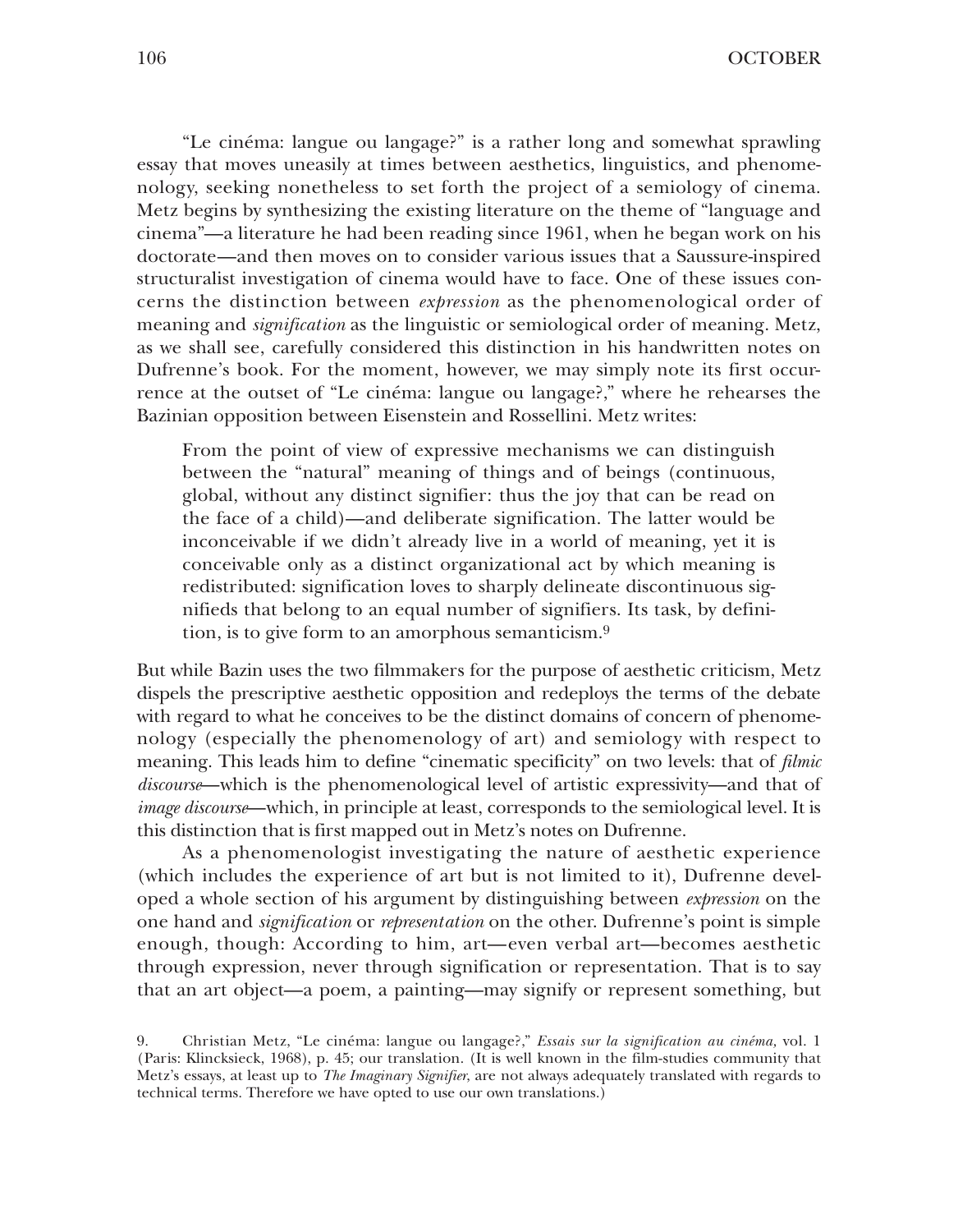not in its identity as *aesthetic object* or *work of art*. Whereas signification or representation may count as a facet of the work, only expression is commensurate with the work *qua* work of art (i.e., the work in its specifically aesthetic aspect). Dufrenne defines expressivity in art as the meaningful correlate of sensual form and subject matter, which transcends or exceeds any signification or representation—any use of *codes*.10 But as Metz indicates in his notes on Dufrenne, two forms of expression must be distinguished: *natural expression* and *aesthetic expression*. He writes: "Natural expression is the fact that things have meaning. Aesthetic expression is the fact that *certain* things (works of art) have a *certain* meaning (a style)."11 But such meaning is distinct from that of signification or representation. In his notes, Metz illustrates Dufrenne's idea of expression as well as the division of natural and aesthetic expression with a shot taken from Eisenstein's unfinished *¡Que viva Mexico!*, an example that returns almost verbatim in "Le cinema: langue ou langage?":

Let's consider Eisenstein's famous image (*¡Que viva Mexico!*) representing in triangular form three *peons* being trampled by horses. Where does its natural expression lie? It is in the fact that the faces of the peons express horror (or terror, or suffering). . . . [B]ecause it is the hallmark of the real—here the human face—to have the power to express things, the analogical reproduction of this human face will express the same things. In this same "shot" of the film, where does the aesthetic expression lie? It is elsewhere, it is in this triangular construction—which has nothing natural about it—a construction that has a *form* and that expresses something like majesty, *grandeur*, which expresses *not horror or terror*, but the fact that this horror and this terror merge with the struggle of the Mexican people, with the beauty of the landscape, with the revolutionary *grandeur* of a history, etc. . . . The aesthetic expression isn't: the face of the peon, but instead: the fact that three peons have been taken and arranged in a specific fashion. To put it differently, aesthetic expression *assimilates* but *exceeds* natural expression. At the level of the *signifiers*: the triangular form assimilates and exceeds the faces of the peons, the landscape, etc. . . . At the level of the signifieds: the painful *grandeur* of Mexican history assimilates and exceeds the pain of the peons. Both are nonetheless expressions since painful *grandeur* can be read onto the triangular form itself—and pain can be read onto the faces of the peons themselves. In both cases, the signified can be read on the totality of the signifier—or, better yet, in both cases there is no signifier and no signified but a thing-having-meaning. But *it is not the same thing and it is not the same meaning*.12

<sup>10.</sup> Of course, not all art forms have a subject matter: For Dufrenne, abstract painting, music, architecture, dance are often expressive without signifying or representing anything.

<sup>11.</sup> Christian Metz, undated manuscript notes on *Phénoménologie de l'expérience esthétique*, ms. CM872 B8, p. 27a.

<sup>12.</sup> Christian Metz, undated manuscript notes on *Phénoménologie de l'expérience esthétique*, ms. CM872 B8, p. 27a/b-28a/b.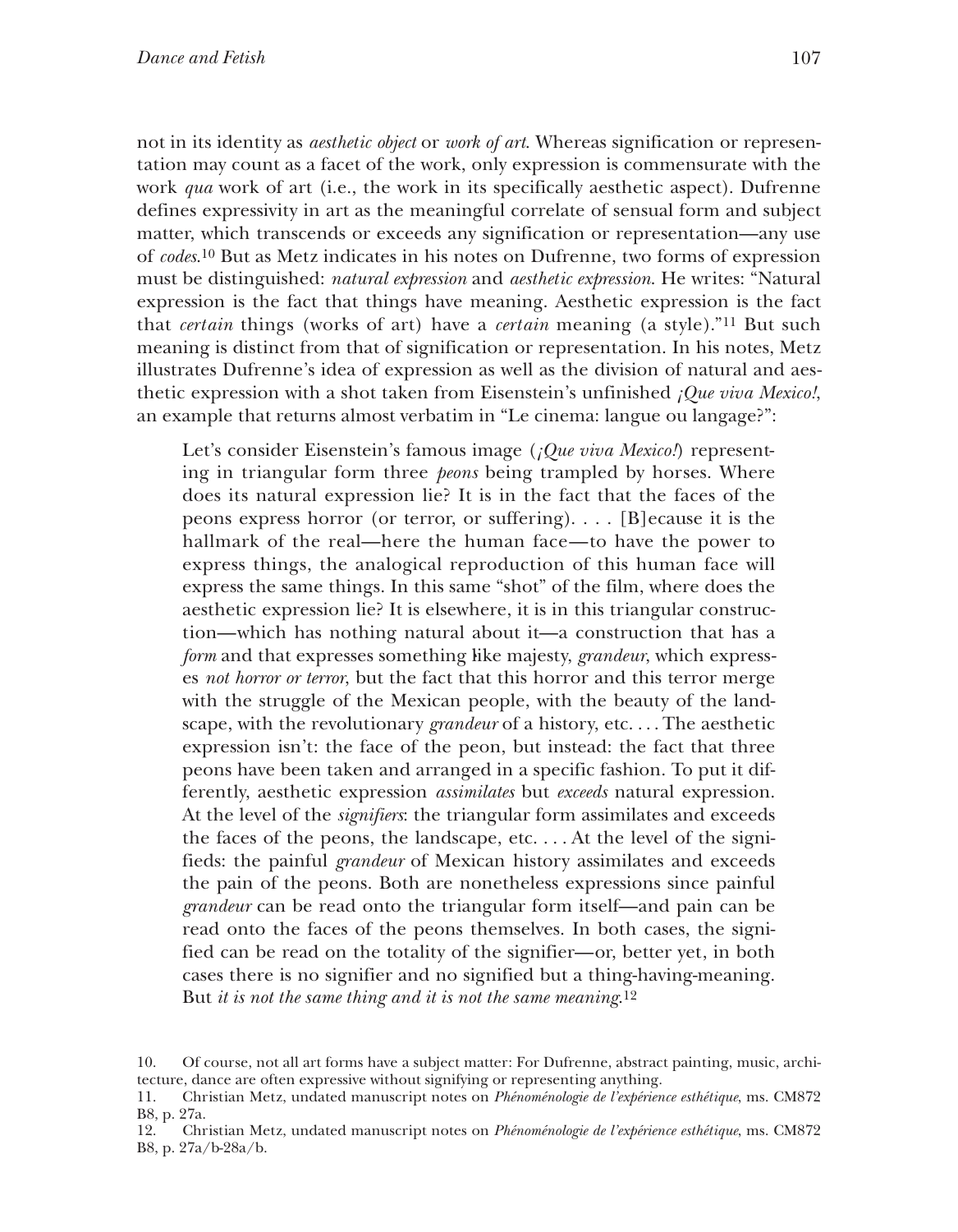It is precisely this train of thought that leads Metz in "Le cinéma: langue ou langage?" to declare the cinema—like verbal art—to be an *art of connotation*. More specifically, it is an art form whose aesthetic expressivity builds upon (i.e., assimilates and exceeds) what it *designates* (or represents) in great measure through analogy.13 We see Metz here grappling with the various ways cinema can come to stand for something and trying to account for both the phenomenological and semiological conceptions of meaning. In an attempt to clarify the problem at hand he offers the following diagram; the upper part pertains to semiological meaning and the lower part to phenomenological meaning:



The early Metz adopted Dufrenne's view according to which the primary difference between signification (now reordered as a subtype of designation by Metz) and expression is that, with the latter, "meaning is immanent to what is perceived."14 Of course, this was an idea shared by phenomenological approaches to meaning, and to cinema in particular, from Merleau-Ponty to Bazin, all the way to Mitry. Yet, however useful the above diagram may have been for Metz in laying bare the basic opposition between semiological and phenomenological conceptions of meaning, it was obvious for him that it didn't account for the fact that designation in cinema—which for the most part falls under the heading of representation—is also expressive by virtue of the world's natural expressivity, which it reproduces photographically. The problem, in a sense, is that one could account for cinematic designation in two ways: On the one hand, the image and what it shows—the *signifier* and the *signified*—are distinct, as is the case with language (though *unlike* language they are analogous). On the other hand, because of photographic analogy, the expressive qualities of the world are carried over to the image that represents it. And when these expressive qualities are used with *style* (Metz here borrowing Dufrenne's conception of style), a supplementary, aesthetic meaning emerges: aesthetic expressivity. The idea finds its final form in "Le cinema: langue ou langage?" when Metz asserts that "in the cinema connotation is homogeneous with denotation, and is, like it, expressive."15

 Metz's concern for expressivity in this essay seems to originate from early versions of his project for a doctoral dissertation. In an outline submitted to Georges Blin at the beginning of 1963, he presented his project in two parts. The first section was said to be "historical" and centered on expressivity and verbal language in the cinema, looking at both the silent and sound periods and investigating the issue of "expressive" acting.16 The second section was presented as "philosophical,

- 15. Ibid.
- 16. Expressive gesture and its relation with language was an important theme in Merleau-Ponty's work starting with *Phénoménologie de la perception* (Paris: Gallimard, 1945).

<sup>13.</sup> Literary art, on the other hand, must develop expressively from what language *signifies*.

<sup>14.</sup> Christian Metz, "Le cinéma: langue ou langage?," *Essais sur la signification au cinéma,* vol. 1, p. 85.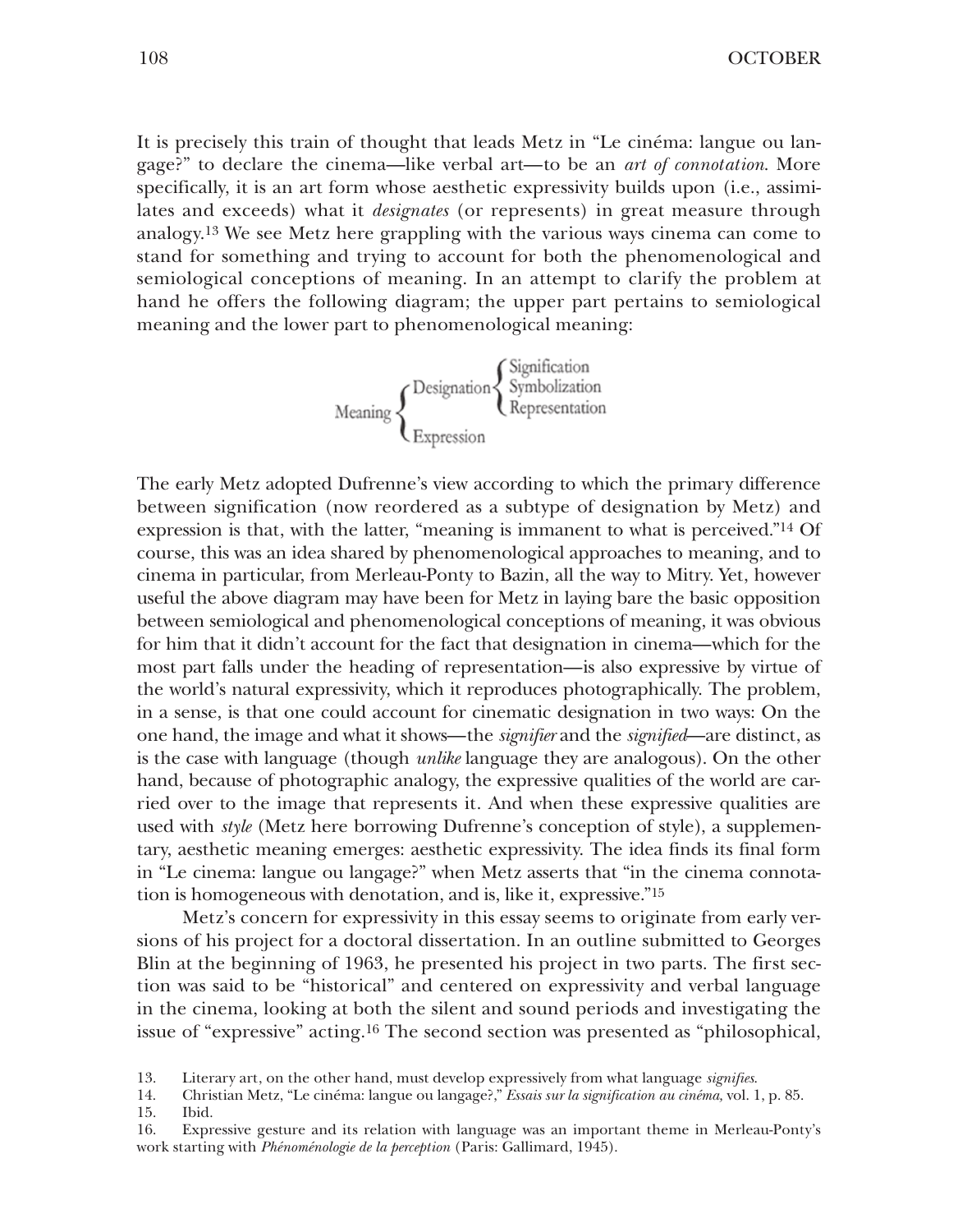filmological and linguistic" and concentrated on the relations between art, style, and language, as well as distinguishing "image discourse" and verbal language. Considering his notes on Dufrenne and the subsequent essay of 1964, it is fair to infer that phenomenology likely played a substantial role in thinking through this would-be thesis. However, as we shall see, the phenomenological idea of some meaning wholly *immanent* to perception is not one that would sit well with Metz's later work, though, somewhat paradoxically, he was nonetheless careful not to refute phenomenology entirely.

 After 1964, the bulk of Metz's efforts were devoted to investigating cinematic "designation" (or denotation), and he mostly shied away from aesthetic matters and phenomenological considerations.17 On the rare occasions when aesthetics came into the orbit of an argument, he never gave in to the temptation of some critics to call on phenomenological principles as a basis for a prescriptive poetics. Thus, in "Le cinéma moderne et la narrativité," first published in *Cahiers du cinéma* in 1966, he severely criticizes those who would celebrate the "new cinemas" of the '60s on the grounds that these films offered a more fundamental realism or a new form of objectivity better suited to fulfill the cinema's revelatory "essence." He writes:

If [by these ideas] one implies some sort of cosmophanic power, some sort of aptitude for all revelations that the cinema carried inside itself from birth, but for which it would have taken a long time to become aware, then one is reverting to a mythology that was justly criticized by Jean Mitry, a mythology that hides behind the frock of phenomenology an essentialist realism whose only accomplishment is to salvage, at the level of the "natural meaning of things," the terrorist univocity of signification which is otherwise being fought against in the name of ambiguity; these are the most disputable aspects of André Bazin's and Roger Munier's theories. . . .

[T]he real lesson of phenomenology . . . isn't by any means in the unilateral triumph of cosmophany, but in the obstinate affirmation of a definitive to-and-fro between the things that are and the person for whom they are, in this insurmountable "adverse spectacle" Valéry speaks of, and which can be found in its entirety in the assertion "there is," the elementary form of existence and equally that of cinema: the "there is," because it implies that there is something and that there is

<sup>17.</sup> There are at least two exceptions to this. In May 1971, Metz gave two talks at a symposium held at the Château de la Brangélie for the Centre régional de documentation pédagogique de l'Académie de Bordeaux: "Existe-t-il une approche sémiologique de l'esthétique?" and "Didactique et esthétique." The first one was recently published in *1895, Revue d'histoire du cinéma*, no. 70, 2014, pp.154–67, with an introduction by Martin Lefebvre. Moreover, though from a slightly different perspective, it could be argued that all of Metz's work was centrally concerned with aesthetic matters, as argued by Martin Lefebvre in "Metz and Aesthetics," *The Semiotic Paradigm. The Thought of Christian Metz,* ed. Margrit Tröhler, Julia Zutavern, and Guido Kirsten (Amsterdam: Amsterdam University Press, forthcoming).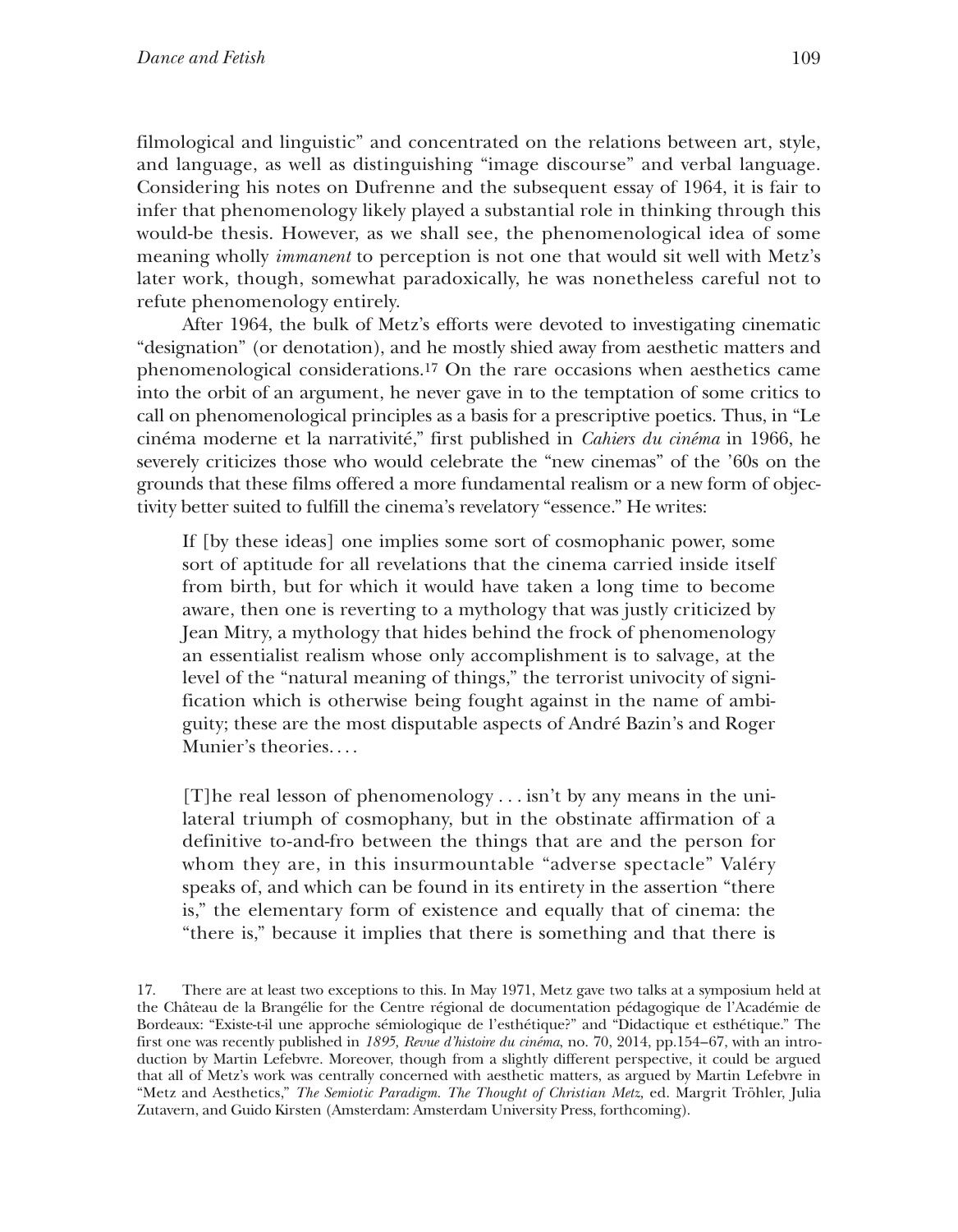someone for whom there is something, summons both the filmed object and the process of filming it.18

Such "to and fro" between subject and object is obviously one of the axiomatic ideas of the tradition inaugurated by Husserl and further developed in various guises by the likes of Heidegger, Sartre, and Merleau-Ponty. In Merleau-Ponty's philosophy it is what gives both direction (*sens*) and meaning (*sens*) to embodied experience (or embodied intentionality). And it is precisely to such directionality and meaning that Metz turns his attention in his two most overtly phenomenological essays: "A propos de l'impression de réalité au cinéma" and "Remarques pour une phénoménologie du Narratif."

 The first piece comes on the heels of research conducted by *filmologues* such as van den Berck, Edgar Morin, and Henri Wallon. Other thinkers associated with phenomenology are also cited, namely, Bazin, Laffay, and Mitry. Metz here is interested in what he considers the specific form of "empire" that films have on their viewers and their perception. Another way to put it would be to ask how the cinema presents itself to consciousness through perception, i.e., what is its "meaning"? It lies, Metz claims, in the "feeling of directly witnessing a spectacle that is almost real," "a filmic mode of presence that is largely credible," and whose effect "rallies the masses and fills movie theaters."19 Indeed, even non-realist, fantastic films find the source of their effectiveness in the fact that, in the cinema, even "the unreal *appears* realized and offers itself to the gaze under the guise of a factual efflux (*surgissement événementiel*) and not the plausible illustration of some purely *conceived* extraordinary process."20 According to Metz, two factors are responsible for the cinema's impression of reality: There is first what cinema as a vehicle for images (and sounds) presents to perception and, secondly, the unreal or imaginary nature of its fictions or diegesis.

 As a perceptual vehicle cinema offers a rather intricate configuration of *moving photographs*, and though he is not explicitly cited, Merleau-Ponty's statement about the cinema "as an extremely complex form inside of which a very great number of actions and reactions are taking place at every moment" comes to mind in reading Metz's efforts to describe the gestalt—he speaks of "fixed structures and figures" commensurate with the impression he seeks to explain.21 Metz begins by noting that film images, inasmuch as they are "photographic," partake of the *photographic impression of reality* described by Roland Barthes in his "Rhétorique de l'image," an impression grounded in the rendering present for contemplation a reality from the past, a "*having-been-there*" distinct from the here and now of contemplation. As a result, photographic consciousness is restrained from full immersion in the present that characterizes the perception of the actual, for what the photograph depicts—

<sup>18.</sup> Christian Metz, "Le cinéma moderne et la narrativité," *Essais sur la signification au cinéma,* vol. 1, pp. 193–94.

<sup>19.</sup> Christian Metz, "A propos de l'impression de réalité au cinéma," *Essais sur la signification au cinéma,* vol. 1, pp. 14–15.

<sup>20.</sup> Ibid., p. 15.

<sup>21.</sup> Maurice Merleau-Ponty, "Le cinéma et la nouvelle psychologie," *Sens et non-sens* (Paris: Nagel, 1948), p. 112.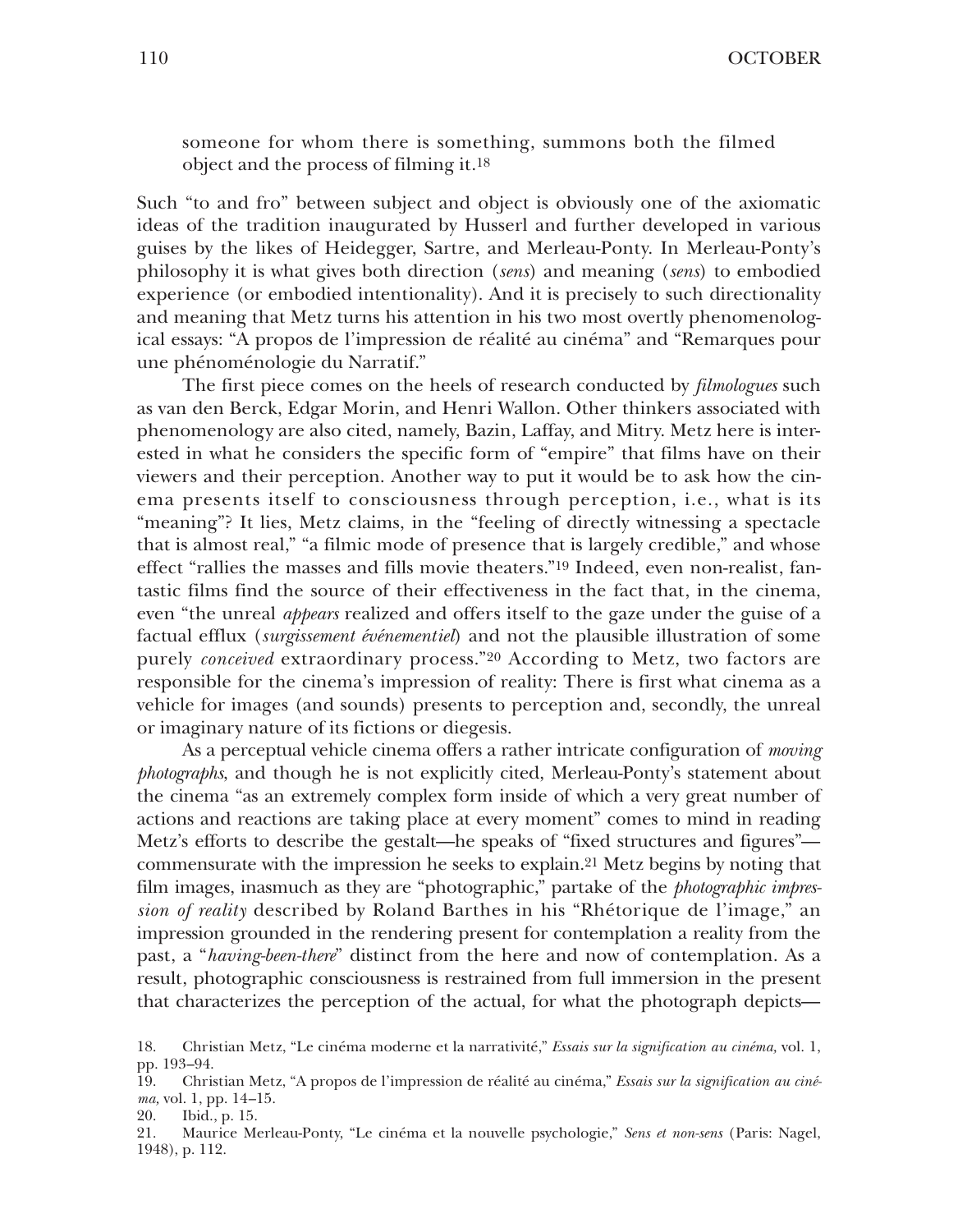although highly indexical of reality—stays resolutely in the past. It follows that photography's intentionality—Metz uses the term *visée*, which can be translated as *aiming*22—is purely spectatorial and translates into "an attitude of exteriorized contemplation rather than a magical or fictional consciousness."23 Therefore, although they share a parentage, photographic intentionality must be distinguished from filmic intentionality and its *surgissement événementiel*, which supersedes the purely external contemplation of photography. But it needs also to be distinguished, explains Metz, from another parentage, namely, theatrical consciousness, whose vehicle *is* the real, though what it represents is fictional.

 If neither photography nor theater is capable of providing the impression of reality to the same degree as cinema, it is important to consider what it is about the latter that characterizes our consciousness of it. Of course, the key discriminating factor with regard to photography is the advent of motion. Here, Metz reprises some of the arguments made earlier by the *filmologues*: Movement adds the mobility of the world to photographic analogy and therefore adds an extra layer of reality to what it shows us; it also gives corporeality to objects, which are now more likely to appear as detached *figures* on a *ground*.24 Both aspects *indirectly* bring more reality to film images, i.e., they increase the traces of the real into films. A third aspect, however, one not sufficiently analyzed by the *filmologues*, according to Metz, concerns movement's *direct* contribution to the impression of reality inasmuch as it always appears on the screen as *real* and *actualized*, unlike photographic objects, which are perceived as absent and belonging to the past. So that even though the movement seen on the screen has technically occurred in the past (as the actors or the camera were moving), "the spectator," writes Metz, "always perceives the movement as being present."25 It is a *presence*, not a representation or a "copy."26 As a result, "the impression of reality in cinema is also the reality of the impression, the real presence of movement."27

 Yet this conclusion seemingly introduces a paradox, or at least poses the question: If the impression of reality brought about by film is due to real presence (that of movement), why is it not greater still in the theater, where the entire vehicle is real? Any confusion, explains Metz, comes from not having sufficiently distinguished between the two factors mentioned earlier, that is to say between

27. Ibid., p. 19.

<sup>22.</sup> Etymologically, intentionality is connected to the idea of pointing at something. Indeed, the Latin *intendo* means to "point at," to "aim at," or to "stretch toward" something.

<sup>23.</sup> Christian Metz, "A propos de l'impression de réalité au cinéma," *Essais sur la signification au cinéma,* vol. 1, p. 16.

<sup>24.</sup> Especially Edgar Morin in *Le cinéma ou l'homme imaginaire* (Paris: Minuit, 1956) and Albert Michotte van den Berck in "Le caractère de 'réalité' des projections cinématographiques," *Revue internationale de filmologie*, tome I, nos. 2–3 (1948).

<sup>25.</sup> Christian Metz, "A propos de l'impression de réalité au cinéma," *Essais sur la signification au cinéma,* vol. 1, p. 18.

<sup>26.</sup> Metz explains why: "Movement is 'immaterial,' it offers itself to sight but never to touch. This is why it will not admit two degrees of phenomenal reality, the 'real' and the copy . . . to reproduce the sight of it is to reproduce its reality. In truth, one cannot even 'reproduce' a movement, one can only re-produce it by way of a second production that, for the spectator, belongs to the same order of reality as the first." Christian Metz, "A propos de l'impression de réalité au cinéma," *Essais sur la signification au cinéma,* vol. 1, pp. 18–19.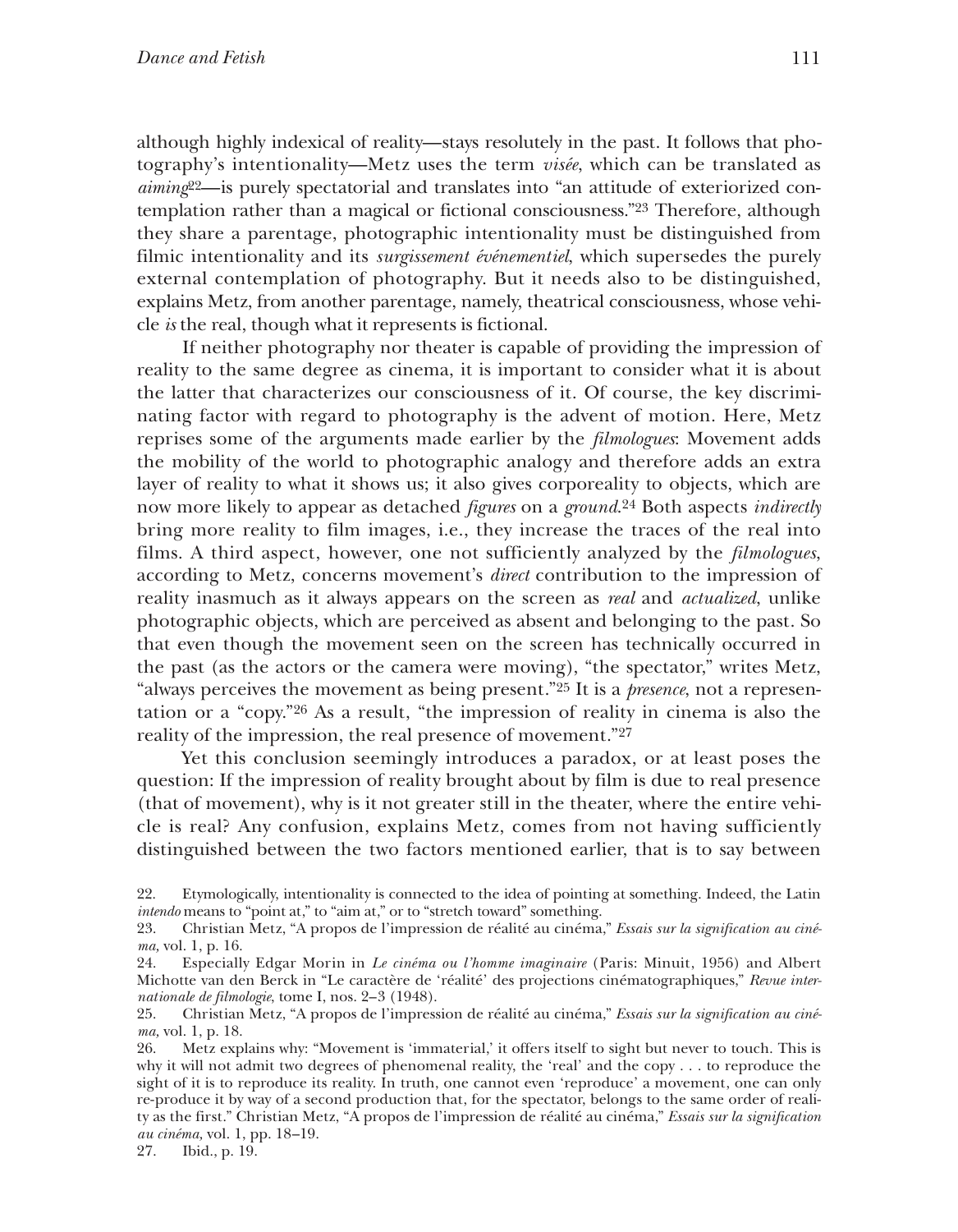what is represented by each medium—the content, the diegesis—and the vehicle of representation. In the theater the entire vehicle of representation is real; however, and precisely for that reason—as has been shown by writers such as Jean Leirens and Henri Wallon—what is represented, the imaginary diegesis or fiction, does not appear real or believable. In the theater, the *perception of reality* on the side of the vehicle thus outweighs the *impression of reality* on the side of the diegesis. With photography, however, it is the other way around: What is shown, although analogous to reality, is too *removed* from the perception of reality *hic et nunc* to give us the impression that it is really taking place now or to sustain a believable diegetic universe. The cinema, Metz argues, finds a rare point of equilibrium between the two: Its *analogous* and somewhat corporeal images, as well as the *presence* of movement, endow the imaginary, *absent* world of the diegesis with an impression of reality the likes of which have never before been experienced.

 Phenomenologically, then, cinema's impression of reality is a *quality* of its fiction, that which the film, as semiological system, *denotes*. It is the phenomenal form that narrative—which otherwise has its own gestalt—expresses in the cinema. It is toward this other gestalt, that of narrative in general, that Metz turns for the last overtly phenomenological piece of his early period, "Pour une phénoménologie du Narratif." Here, explains Metz, *Narratif*, with a capital "N," stands for an expressive *category* akin to those studied by the phenomenological aesthetics of Dufrenne or Etienne Souriau, categories such as "gracefulness," "sublimity," or the "elegiac." Capitalized, Narrative stands for the *quality* of narrative—for "narrativeness"; it offers a substantive for an adjective, in the same way that "gracefulness" stands for whatever possesses "grace." According to both Dufrenne and Souriau, such categories are existential—and therefore presumably anti-idealist—equivalents to Kant's transcendental categories that are active in the to and fro between subject and object, i.e., they make possible experience, perception, and affect and are thus subjective and yet they also objectively belong to the structure of a work. Metz himself describes this constant in-betweenness when he writes that these categories can be seen as both "universal categories of the world as it appears or of man as he apprehends the world."28 Narrative, that is to say: narrativeness or the *impression of narrative*, thus becomes in Metz's words one of the "great forms of the human imaginary," one that can be described as such: "a closed discourse that proceeds by unrealizing a temporal sequence of events*.*"29 Both narrativity and the cinema thus appear as "anthropological facts" with the former acquiring an additional quality, namely, the impression of reality, upon meeting the latter.

 It is clear to see why "A propos de l'impression de réalité au cinéma" and "Remarques pour une phénoménologie du Narratif" combine to make up a separate section in the first volume of the *Essais*. Less clear perhaps is the overall division of labor that affects phenomenology and semiology in the work of the early Metz. The opening paragraphs of "Remarques pour une phénoménologie du Narratif" are

29. Ibid., p. 28.

<sup>28.</sup> Christian Metz, "Pour une phénoménologie du Narratif," *Essais sur la signification au cinéma,* vol. 1, p. 35.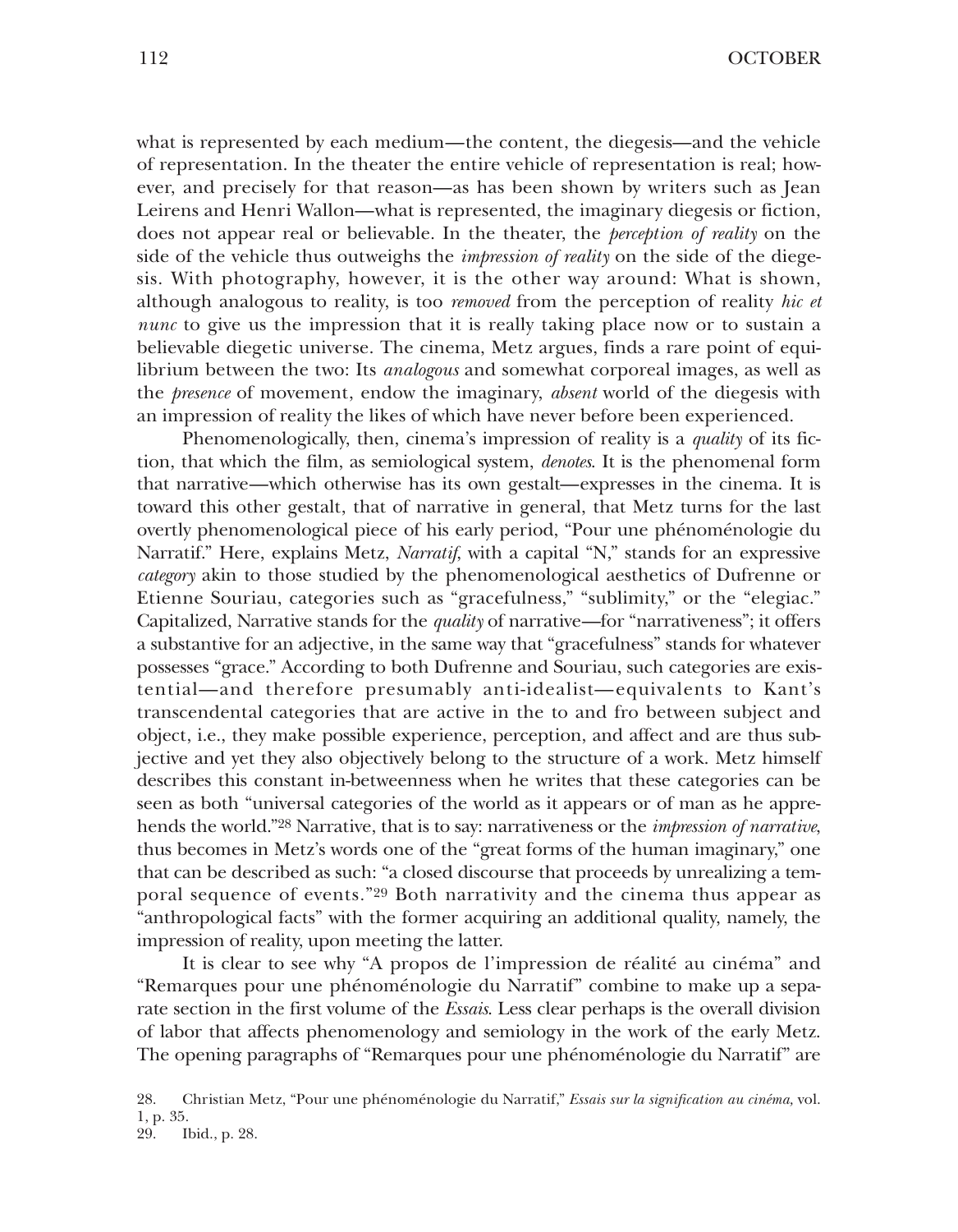especially revealing in this regard. Here Metz addresses himself to his fellow structuralists, who by 1966 had begun the project of the structural analysis of narratives, or structuralist narratology, on the basis of the earlier work done by the Russian Formalists and Vladimir Propp (*Morphology of the Folktale*) and the more recent studies by Lévi-Strauss on the structure of myths. That same year a group of scholars—most of them associated with CECMAS30 and l'École pratique des hautes études—had published issue No. 8 of the journal *Communications*, which was entirely devoted to structuralist narratology. Included in that group, alongside Barthes, Umberto Eco, A. J. Greimas, Tzvetan Todorov, and former *filmologue* Claude Bremond, was Metz himself, who first published his "Grande syntagmatique du film narratif" in that same issue. The introductory paragraphs of "Remarques pour une phénoménologie du Narratif" are meant to clarify the position of phenomenology with regard to structuralism and semiology. It is summarized very succinctly by Metz: "Structural analysis must always assume, at a prior stage that may be either explicit or implicit, something like a phenomenology of its object; or, again, that *signification* (which is constructed and discontinuous) always makes explicit what could only have first been lived ('*vécu*') as a *meaning* ('*sens*') (which is perceived and global)."31 In other words, structuralism and semiology's task is to rigorously (or scientifically) analyze and explain what must first strike consciousness—through perception—as a global quality (an indecomposable impression, form, or gestalt) emerging in the constant back-andforth between object and subject. The goal of structural analysis, then, is to lay bare the object's system, to decompose what was "already there" for consciousness—but not to decompose the impression associated with the object, its gestalt.

 Now, inasmuch as Metz turned his attention to various problems of film denotation (especially the signifieds of large chunks of signifier such as the syntagms of the *grande syntagmatique*, which—unlike the single photographic shot—do not represent analogically but clearly signify), he was able to avoid any further phenomenological investigation. Yet this initial division of labor, between discontinuous and constructed *signifieds* and indecomposable or global meaning, would soon become stressed under the growing empire of semiology. By the time Metz republished his early articles in the first volume of *Essais*, he was already critical of the idea of some indecomposable layer of meaning given directly to perception without codification, *without any distinct or special signifier of its own*.

### *II. Middle Works: The Empire of the Code*

Metz's new attitude toward phenomenology was largely influenced by developments in semiology—especially the works of Umberto Eco (whom he met in

<sup>30.</sup> The Centre d'études des communications de masse, connected to the École pratique des hautes études in Paris. Metz had been invited to join CECMAS by Roland Barthes for the 1963–64 academic year. The Center was founded by philosopher Georges Friedman in 1960. By 1973 it was run jointly under the directorship of Friedman, Edgar Morin and Barthes and became the Centre d'études transdisciplinaires. Sociologie, anthropologie, sémiologie (CETSAS). Since then it has changed its name a few more times and in 2008 became the Centre Edgar Morin.

<sup>31.</sup> Christian Metz, "Pour une phénoménologie du Narratif," *Essais sur la signification au cinéma,* vol. 1, p. 25.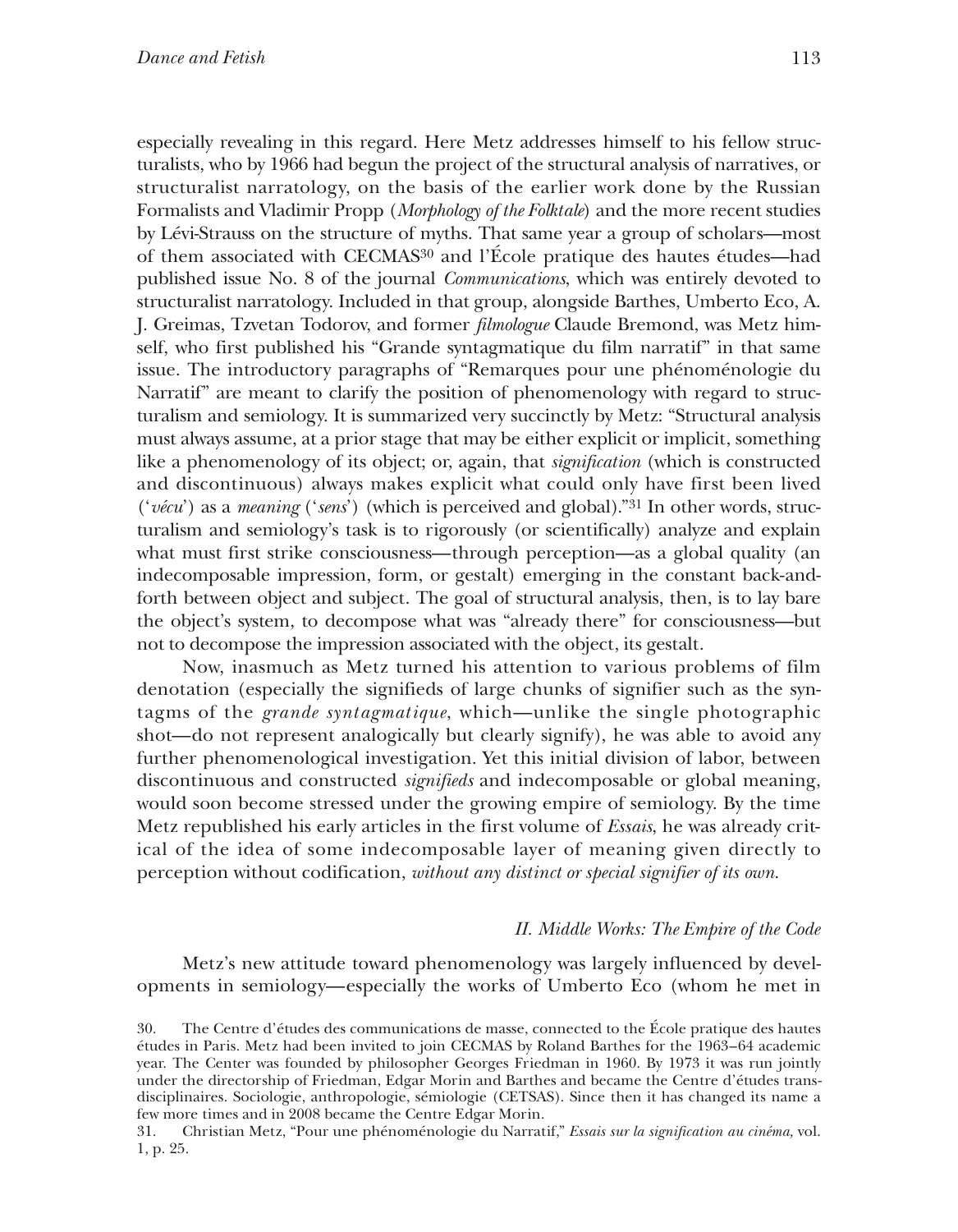Pesaro in June 1967) and Emilio Garroni32—around the themes of analogy (as a key principle for cinematic denotation) and connotation. Thus, in the 1968 version of "Problèmes de dénotation dans le film de fiction," as published in the first volume of *Essais*, Metz writes: "Contrary to what I believed four years ago, it doesn't seem at all impossible today to surmise that *analogy is itself coded without, however, ceasing to function authentically as analogy in relation to codes of a higher level*,

which are brought into play only on the basis of this assumption."<sup>33</sup> He goes on to distinguish between two vast areas of "signifying organizations": "cultural codes" that define the culture of a social group and "specialized codes," which require learning (such as *la langue*, the codes of politeness, the codes of road signs, etc.). Cultural codes, writes Metz, "are so ubiquitous and so well 'assimilated' that their users generally consider them 'natural' and even an intrinsic component of what it is to be human (even though they are clearly *products* since they vary in time and space)."34 And in a long footnote added the same year to "Le cinéma: langue ou langage?," Metz distances himself from his former phenomenological assumptions, divesting himself from phenomenological idealism and transcendentalism as they might pertain to the viewer's consciousness:

If the sum of the effects of meaning we call *expressive*, *motivated* or *symbolic*, etc., appear "natural"—and are indeed so, in a certain way, for example for a phenomenology or a psychology of meaning—it is in great measure because they are very deeply rooted in cultures and because they emerge in these cultures at a level that lies far below (*en deçà*) that of the various explicit, specialized and informative codes.35

Reprising the example from *¡Que viva Mexico!*, he adds:

[In "Le cinéma: langue ou langage?"] I gave, among other examples of expressivity, what is known, quite suitably, as "facial expression." However, it is certainly not due to the effects of "cinematic language" (or any other explicitly informative code) that the film spectator manages to decipher the expressions he reads on the face of the film's hero. However, it isn't through the effects of pure nature either, for facial expressions have meanings that vary from one civilization to the other (witness: the extreme difficulty we experience in trying to

32. Both authors published works in 1968 that influenced Metz, Eco's *La struttura assente* (Milano: Bompiani) and Garroni's *Semiotica ed estetica* (Bari: Laterza). Metz's meeting with Eco in Pesaro was decisive in this regard, as he himself recognized in a footnote added in 1968 to "Problèmes de dénotation dans le film de fiction" (p. 115, n. 2, *Essais sur la signification au cinéma,* vol. 1). Eco's contribution to the Pesaro conference was published in 1967 under the title *Appunti per una semiologia delle comunicazioni visive* (Milano: Bompiani) and soon afterward integrated into *La struttura assente*.

33. Christian Metz, "Problèmes de dénotation dans le film de fiction," *Essais sur la signification au cinéma,* vol. 1, p. 114.

34. Ibid.

35. Christian Metz, "Le cinéma: langue ou langage?," *Essais sur la signification au cinéma,* vol. 1, p. 82, n. 2.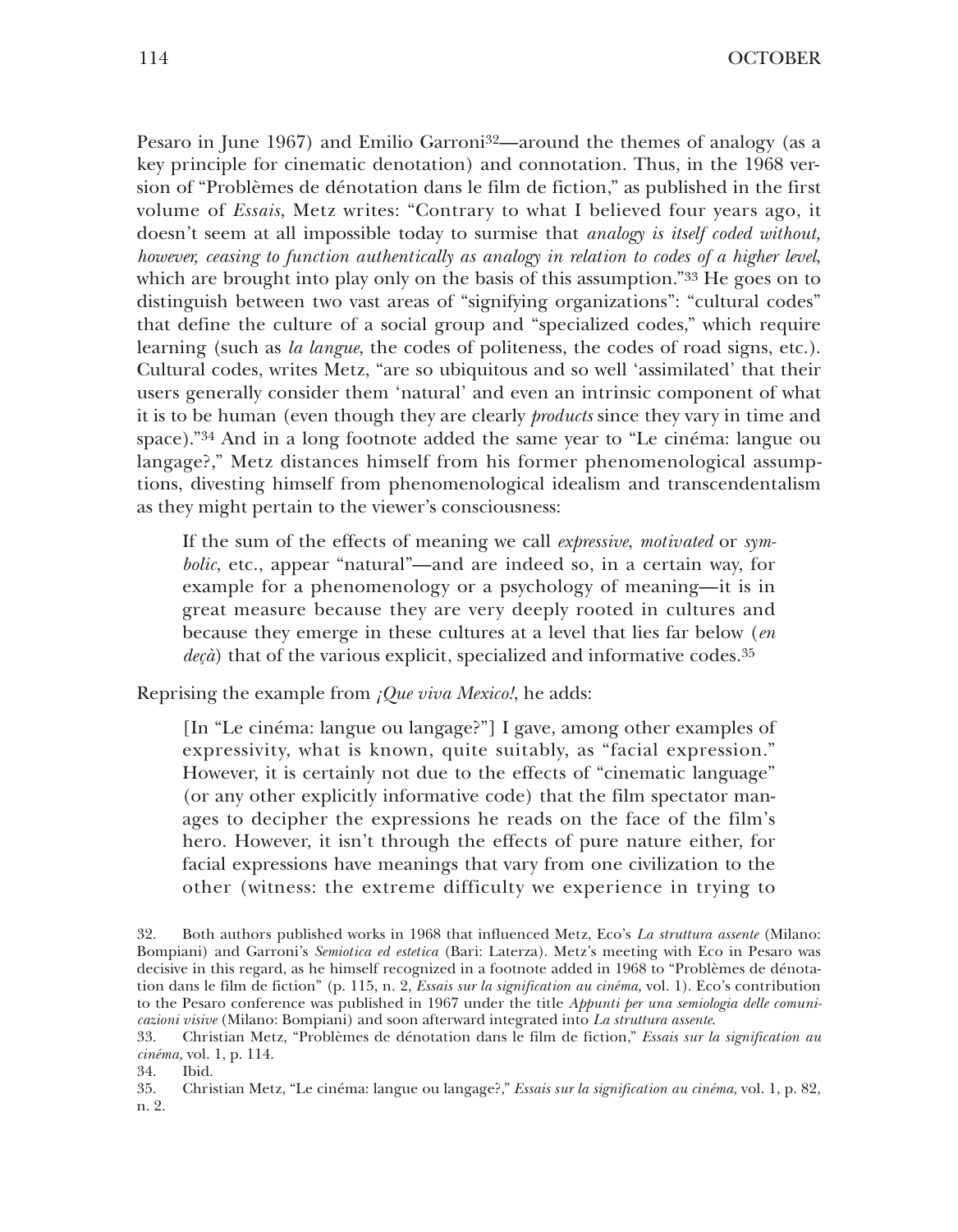"understand" facial expressions in Japanese films). Nevertheless, it remains true that in French films, we understand them quite "naturally," that is to say, thanks to the effect of a very ancient and very deep knowledge that resides in us, that functions "all by itself," and that—for us—henceforth merges with perception itself.36

Several passages in this footnote, including the final sentence, signal that Metz's break with phenomenology was not absolute. And yet, June 1967 was a turning point for him in this regard, as he embraced what can only be considered a form of "pan-semiologism"—understood as a radical critique of naturalism and expressivism—that, as we shall see, literally turned upside-down the initial relation he had assumed prevailed between phenomenological and semiological meanings.

 According to the early Metz, "designative" works of art—works of literature or cinema, for instance—must do with *three strata of meaning*. Take the case of verbal art. Composed of language, it is both expressive and designative, though linguistic signification is indebted to expressive meaning—which acts as the lower stratum supporting the entire edifice. Reflecting on this in his notes on Dufrenne, Metz writes:

[F]or language to *code* significations, the very fact of signification must exist; that it can say things that signify something to the mind, or that it is a distinctive attribute of the mind to grasp significations amounts to the same thing, for it is one of the aspects of the perpetual reversibility of the phenomenological "there is." . . . It is because we soak in a world where everything is *naturally* signifying (expression) that language, by way of codification and *de-naturalization*, both ulterior and secondary to this fundamental expressivity, to this primary signification, has been able to form itself. . . . In short, there are two things: on the one hand, there is the moment of arbitrary codification, the moment that truthfully *establishes* language—and, on the other hand, there is what lies underneath this moment. What words signify is arbitrary, but the fact that they signify is "natural." . . . In the world things have meaning. On that ground man creates words, i.e., artificial things. The word is an object, a tool, a fabricated object. We fabricate it arbitrarily. But once fabricated it becomes a thing in the world, like other things in the world. . . . And like all things in the world the word takes on a natural meaning, which, in a way, is a sort of naturalization after the fact—through habit—of its artificial meaning.37

The third stratum, as seen earlier, is the purely aesthetic one, that which concerns

<sup>36.</sup> Ibid.

<sup>37.</sup> Christian Metz, undated manuscript notes on *Phénoménologie de l'expérience esthétique*, ms. CM872 B8, pp. 35a/b-36a.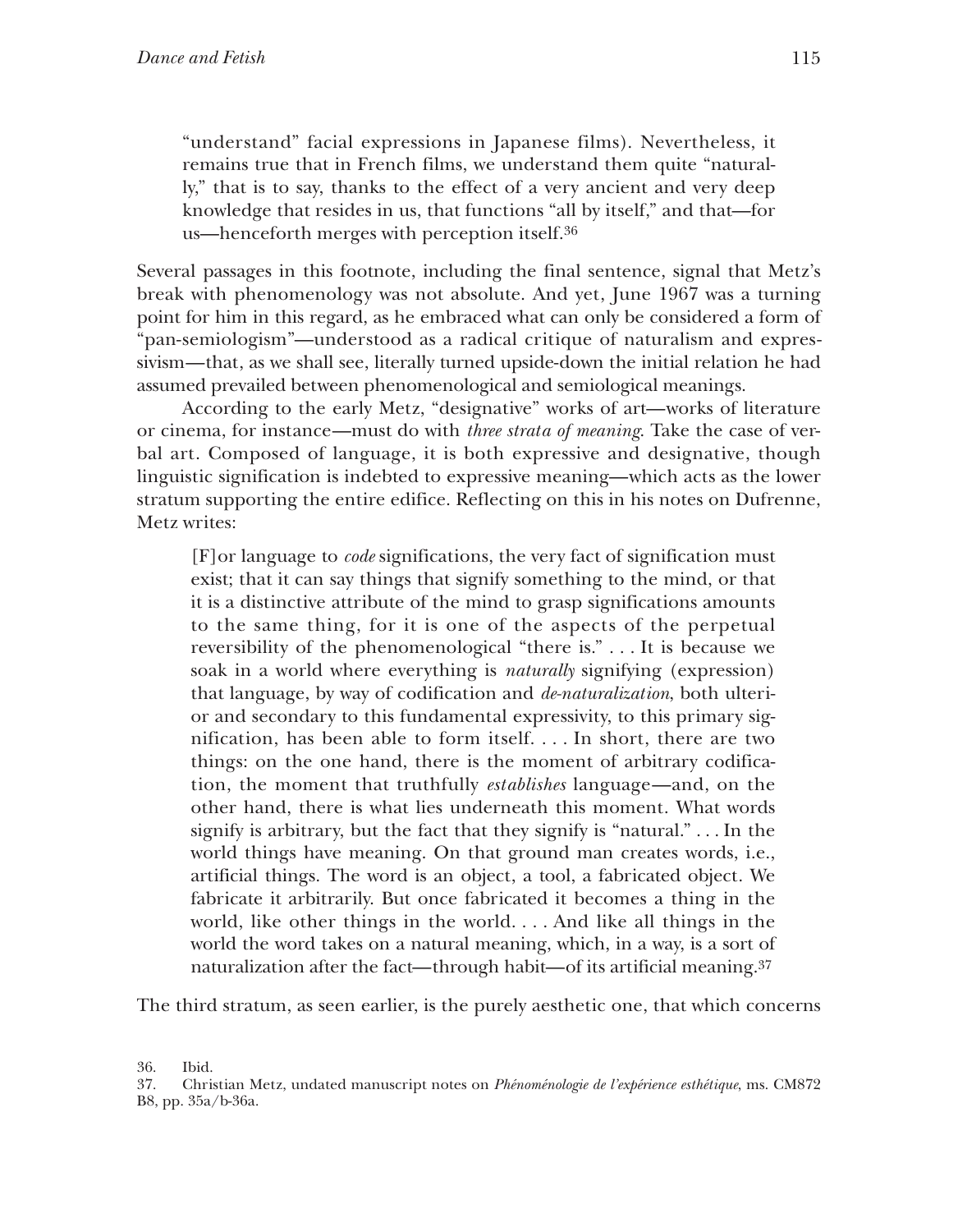aesthetic expression or connotation and whose meaning is style, genre, or poetic atmosphere and the various impressions that works of art are likely to elicit as we experience them.

 Now, we know that in his earliest works, Metz claimed cinematic denotation to be expressive, directly reproducing the expressivity of the world by way of analogy. However, since expression is the domain of phenomenological inquiry into the meaning of the world, there seems to exist an uneasy juxtaposition between phenomenology and semiology at the most "semiological" of levels, namely, that of denotation. In other words, as long as semiology conceives of cinematic denotation as expressive, it runs the risk of either merging with or becoming a subspecies of phenomenology (its linguistic-influenced methodology notwithstanding). Undoubtedly this issue must have had a role to play in the move that led Metz away from the "image" and from the conceptual category of the "sign" and instead toward the study of "large signifying units"—such as those of the *grande syntagmatique*—units that had little if anything to do with analogy in their designative function and seemed therefore unconnected to the phenomenological tradition in film studies. In fact, Metz comes close to saying so himself in 1968 when he writes that:

The notion of analogy must be handled with care. It is true that for a genuinely cinematic semiology analogy represents a kind of *stumbling block*: at those precise points where it takes charge of filmic signification (notably the meaning of each "motif" taken separately), all specifically cinematic codification fails. This is why, to my mind, filmic codes must be sought on other levels.38

By then, of course, Metz had sided with Eco in the debate over analogy (or icon- $\sin^{39}$  and adopted the view that analogy is coded through-and-through and therefore not expressive—i.e., not natural nor direct—except in a sort of *naive*, though no less useful (more on this below), phenomenological way.<sup>40</sup> As a result, the initial distinction posited by Metz between film art and literary art according to which the former is *connotatively homogeneous* (expressive connotation building on expressive denotation) while the latter is *connotatively heterogeneous* (expressive connotation over inexpressive denotation) also dissolves itself at the theoretical

<sup>38.</sup> Christian Metz, "Problèmes de dénotation dans le film de fiction," *Essais sur la signification au cinéma,* vol. 1, p. 113. This essay predates *Langage et cinéma* and Metz's formal distinction between "filmic" and "cinematic," whence the use here of the less appropriate term.

<sup>39.</sup> It took over thirty years for Eco to have a change of heart on the matter and, under the influence of Peirce's semiotic theory, retract his early views on iconicity. See "Iconism and Hypoicon" in *Kant and the Platypus. Essays on Language and Cognition* (New York: Harcourt Brace, 2000).

<sup>40.</sup> Interestingly enough, it could be argued that Merleau-Ponty's own conception of consciousness as embodied is indirectly responsible for the decline of phenomenology at the hands of a pan-semiologism for which (incommensurable) cultural differences only exhibit arbitrariness and, therefore, codification. This seems to be Emmanuel Lévinas's point in his critique of Merleau-Ponty in "La signification et le sens," *Revue de métaphysique et de morale* 69, no. 2 (1964). See especially pp. 149–50.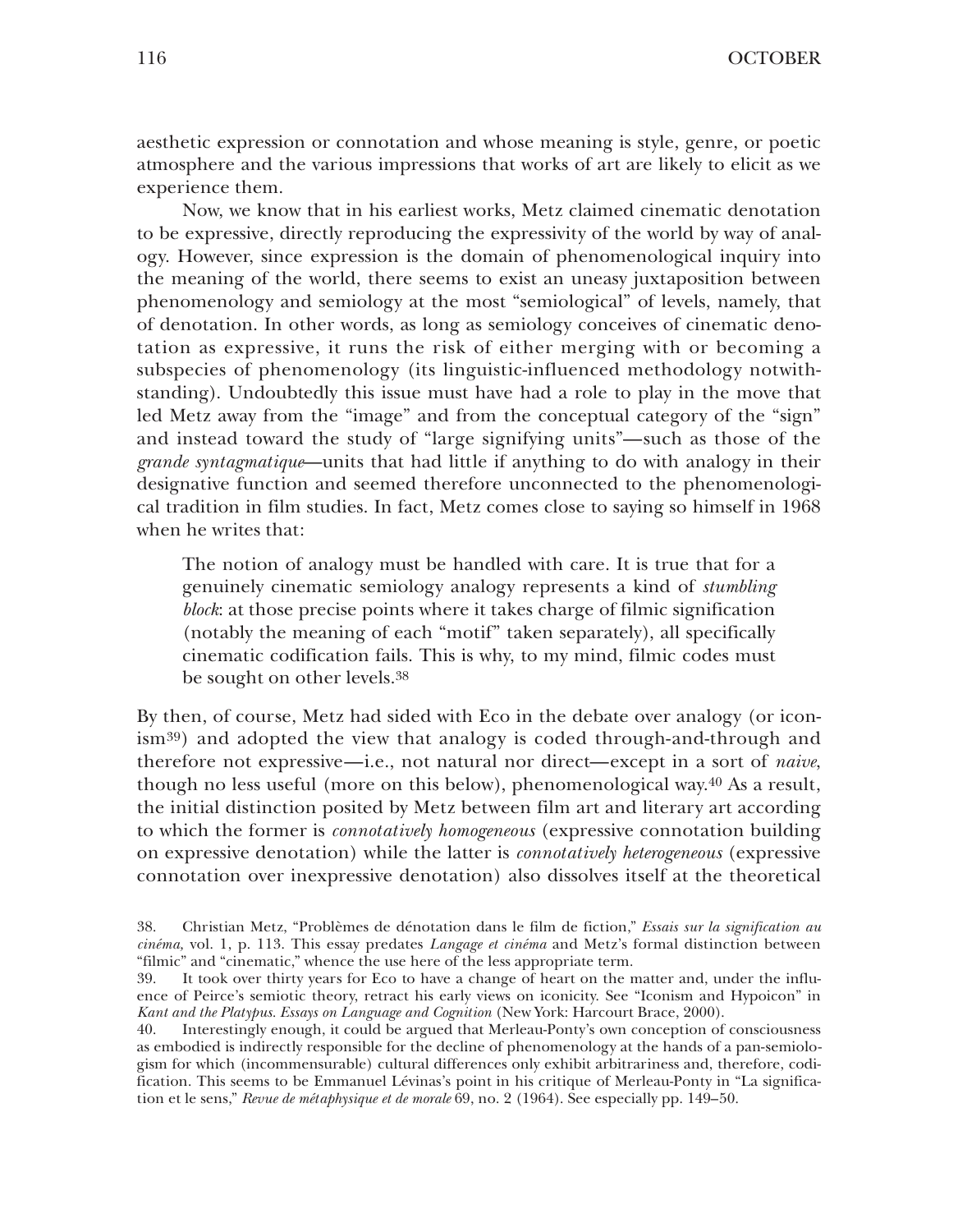level—though again the idea might be acceptable at a naive, *impressionist*, or *pretheoretical* level. In short, what appears to be expressive—including the analogical recognition of visual objects—is merely so through *acculturation* (or cultural assimilation) and *blindness*, including in some cases ideological blindness, through force of habit.

 If, for the early Metz, phenomenological meaning grounds semiological signification—to the point where, with regard to filmic denotation, they might even seem to overlap—the situation is now clearly inverted: Coded semiological meaning now grounds what appears naively as the directly perceived natural gestalt of phenomenological meaning. Clearly, one implication of the new pan-semiological outlook is the removal of the world from Metzian film theory, thus fulfilling the spirit of Saussureanism, which requires that substance be expelled from the structural (and formal) study of language. Through analogy, therefore, film denotation doesn't *directly* express or deliver the world to perception anymore; rather, it *encodes* it.

 Of course, the logical upshot of this theory is the rejection of *perception itself* as being natural and consequently the exclusion of the world not just from visual images but from perception as well. Hence, in 1971, in *Langage et cinéma*, Metz goes one step further in adopting Eco's pan-semiologism by linking the so-called analogical code of figurative images (images that enforce an "impression of resemblance" to the world) to natural perception as being itself a coded process. He writes:

It isn't unwarranted to recall the partial resemblances between filmic perception and everyday perception (sometimes called "real perception"), resemblances that certain authors (myself included) have sometimes misinterpreted. They are not due to the fact that the first is natural, but to the fact that the second isn't. The first is coded, but its codes are partly the same as those of the second. Analogy, as Umberto Eco has clearly shown, isn't between the effigy and its model, but exists—while remaining partial—between two perceptual situations, between the modes of decipherment which lead to the recognition of an object in a real situation and those that lead to its recognition in an iconic situation, in a highly figurative image such as that of the film.41

Metz's distance from phenomenology couldn't be more pronounced. Indeed, whereas the worldly "there is"—the idea that the world is always already there forms the basic presupposition of either transcendental-idealistic or existential-embodied phenomenology, it is now understood as the mere naturalized result of a deeper process of codification.<sup>42</sup> This process functions as a

<sup>41.</sup> Christian Metz, *Langage et cinéma* (Paris: Larousse, 1971), pp. 208–09.

<sup>42.</sup> See, for instance, Merleau-Ponty's insistence on the irreducibility of the world as given, as "being there before any possible analysis I could make of it," *Phénoménologie de la perception*, p. iv.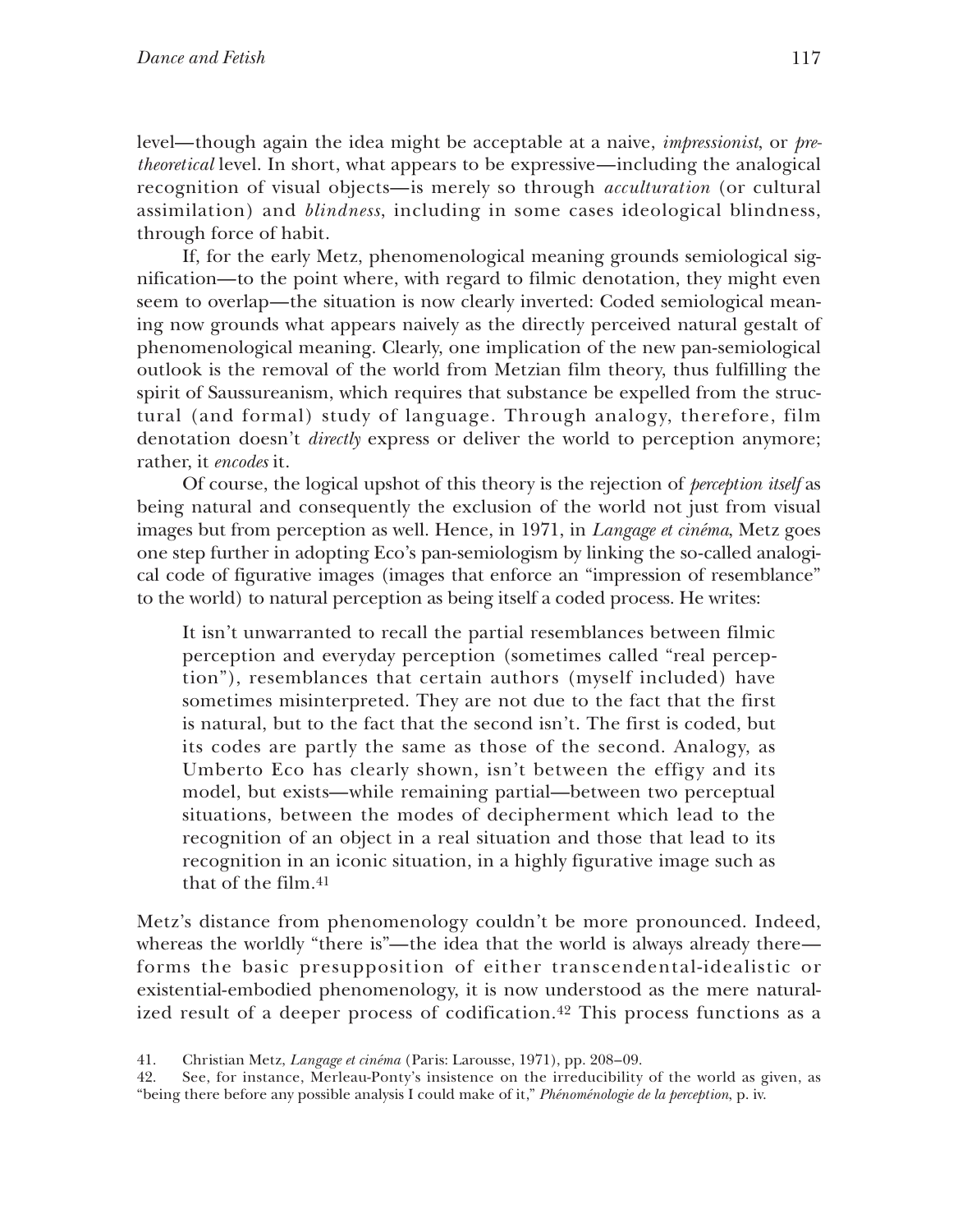cultural and empirical equivalent to the Kantian a priori, and its effect is to theoretically shut off both language (i.e., all coded systems) *and* the subject from an independently given world: Nothing now enters perceptual consciousness that is not always already coded.43

 These developments in Metz's thinking also led him to revise his initial conception of connotation. To be sure, connotation was an especially vague term in early structuralism, comprising all second-order forms of meaning not accounted for by denotation. As we saw earlier, Metz first identified it with a phenomenological theory of *aesthetic meaning* in film. According to this theory, aesthetic qualities or aesthetic meaning compose a third stratum of meaning, one that lies "above" the natural expressivity of the world and "above" denotative meaning in representational or figurative art. In Dufrenne's theory, aesthetic meaning is the outcome of the perception of artworks *as* aesthetic objects. It is what their sensible form reveals to consciousness through aesthetic perception; what Dufrenne also calls style and which for him manifests a *quasi-subject*, namely, an aesthetic world that has an expressivity of its own constituted by the consciousness and seasoned skill of the artist. By the early 1970s, however, Metz's conception of connotation had changed focus—it became unhinged from the outlook provided by Dufrenne's aesthetic—and was as equally denaturalized as denotation.44 For one thing, as Metz himself admitted, the new purview opened up by Eco and the recognition that a vast array of codes came together in something like a film—and not just those that pertained to the recognition of objects onscreen—created a context where connotation seemed a less urgent problem. Secondly, Metz questioned the idea that connotation was a form of meaning that ought to be "immediately read onto the object" of perception as a whole (as Dufrenne would have it). In an essay devoted to it written in 1971, he claims that one problem with his previous understanding of connotation was that he had failed to consider the existence of a specific signifier of connotation, an entity conceptually or theoretically distinct from the entire denotative code (the conjunction of the signifier and signified of denotation) and capable of marking variations that acquire meaning (become pertinent) only at the connotative level. Here, Metz returned to the work of linguist Louis Hjelmslev, who explained that texts belonging to a given semiotic system were not always homogeneous. For instance, a single text written in a given language (say, a novel written in English) could belong to several styles or use different idioms in different sections. The problem then is to distinguish them semiotically without losing sight of the otherwise homogeneous quality of the language (English) as a first order or denotative plane of meaning. On the basis of

<sup>43.</sup> Paul Ricoeur once characterized structuralism as "Kantianism without a transcendental subject," in *Le Conflit des interprétations* (Paris: Seuil, 1969), p. 50.

<sup>44.</sup> Dufrenne recognized the importance of culture for the perception of aesthetic expression, but saw it as an enabling condition, not an a priori condition for it. Expression, he wrote, "ought to and even must be *mediated* by culture," but this doesn't mean that it is created by it or that it exists only relative to it. See "L'art est-il langage?," *Revue d'Esthétique* 19, no. 1 (1966); repr. in *Esthétique et philosophie*, vol. I (Paris: Klincksieck, 1980), p. 107.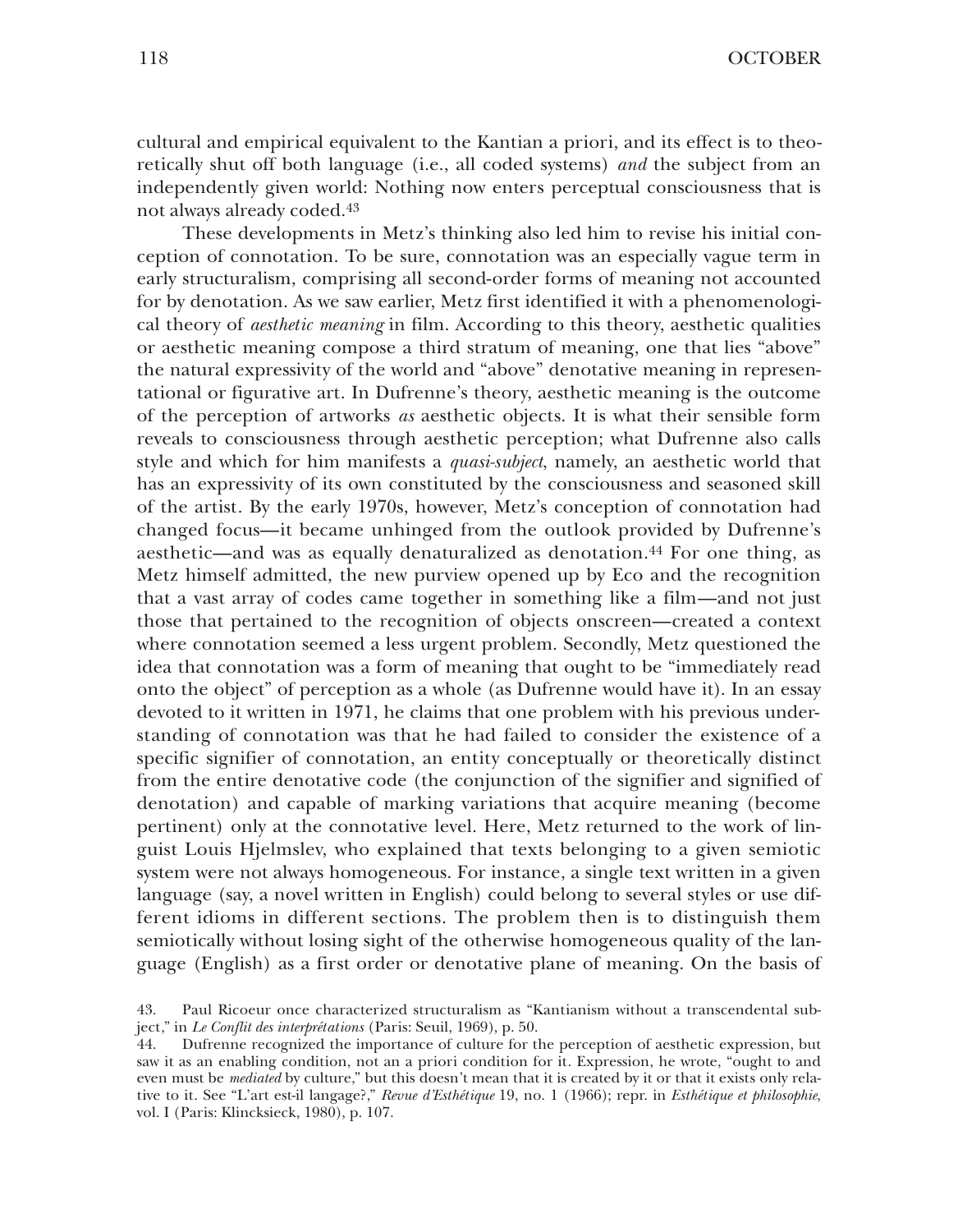that initial plane, a second-order plane of signification is considered that takes into consideration the various stylistic or idiomatic categories to which the variations belong. Thus, what isn't pertinent as a variation at the denotative level becomes pertinent at the connotative level, and connotation acquires a signifier that is conceptually and theoretically distinct from the whole denotative code even though, as Metz explains, they may be materially indistinguishable (connotation still rests on denotation). Concluding his essay on connotation, Metz writes:

Strictly speaking, it wasn't a falsehood, after all, to assert that connotation is nothing else but the choosing of different ways of establishing denotation. Yet this formulation is awfully incomplete since the very possibility of the process it describes is connected to a condition it fails to notice, namely, that the various ways of filming something (all of which denote, it is true) must be, *on the other hand*—and in relation to a different cultural code—especially imbued with connotative values. Otherwise, the various ways of filming will only produce synonymous denotations.45

Finally, by the mid-1970s, Metz's concerns for connotation—which he also referred to as "non-literal" or "symbolic" significations that emerge *after* analogy (i.e., after denotation)—pulled further away from Dufrenne's phenomenological conception of expressivity and centered instead on its production at the intersection of rhetoric and the unconscious's primary and secondary processes through the figures of *metaphor* and *metonymy*.46

 However, Metz's turn to psychoanalysis during this period signaled a return to preoccupations from his early work, namely, the impression of reality.

> *III. Late Work: Psychoanalysis and Phenomenology or Negative Complementarity*

 *Le Signifiant imaginaire*, whose essays were written between 1973 and 1976, signaled an important change in Metz's work by introducing psychoanalysis into it. In this regard, Metz was following the lead of Jacques Lacan, who, more than anyone else at the time, was responsible for combining psychoanalysis with structural linguistics, Freud with Saussure and Jakobson—albeit with a few adjustments, especially on the side of linguistics.47 Certainly, though, it was the absence of the world, the absence of substance, that, correlated with the concept of value as differ-

45. Christian Metz, "La connotation, de nouveau," in *Essais sur la signification au cinéma*, vol. 2 (Paris: Klincksieck, 1972), p. 172.

<sup>46.</sup> For instance, Metz discusses Dr. Smirnov's famous dangling pince-nez in *Battleship Potemkin* as both connotation and metaphor: "The pince-nez connotes the aristocracy: metaphor," in *Le Signifiant imaginaire* (Paris: UGE, coll. 10/18, 1977), p. 241.

<sup>47.</sup> What immediately comes to mind, of course, is the "inversion" of the relation of signifier to signified as initially diagrammed by Saussure and the emphasis given by Lacan to the signifier as a result of Saussure's insistence on the *separability* and *arbitrariness* of both planes (that of the signifier and that of the signified).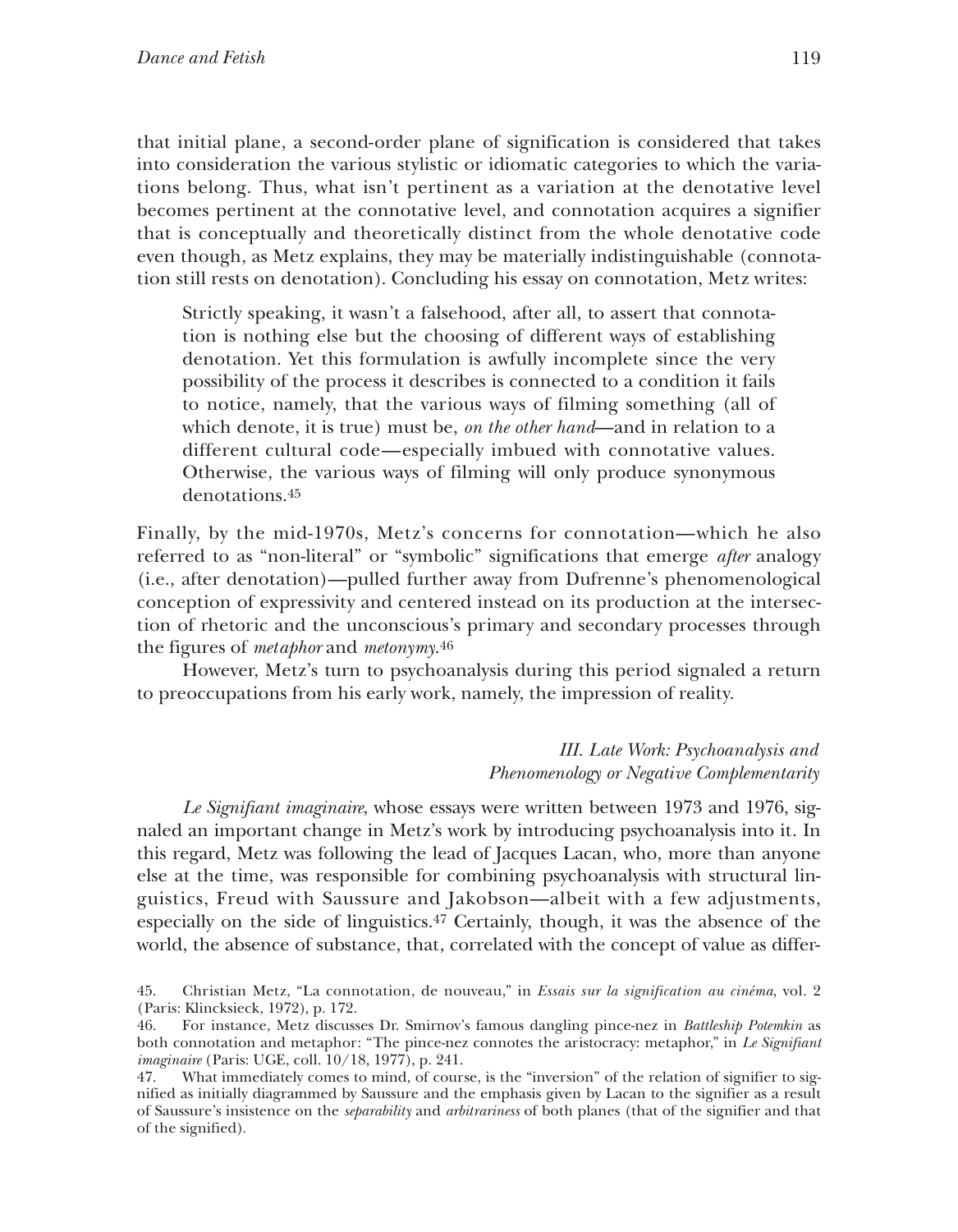ential, made Saussurean linguistics appealing to Lacan as a model for the unconscious. Once translated into the terms of psychoanalysis and radicalized by Lacan, it's also what caused much incompatibility between Lacan and phenomenologists such as Merleau-Ponty—the latter finding more to agree with in the theories of Freud and Melanie Klein. Given the deep epistemological divergences between Lacan and Merleau-Ponty up to the latter's death in 1961, one might expect phenomenology to disappear completely from Metz's work.48 This, however, was not quite the case, as references to phenomenology and a qualified endorsement of it are still found in Metz's writings from the mid-1970s.

 One such endorsement comes up in sections III and IV of the book's eponymous essay, "Le Signifiant imaginaire," which are concerned with problems of identification and the function of the scopic drive. Section III begins by questioning the specificity of the cinematic signifier, which is said to rest on audiovisual perception. Compared with the signifier of other media, such as literature, painting, or music, writes Metz, "the cinema is *more perceptual*" in that it "mobilizes a larger number of the axes of perception," and yet is "less perceptual" than the theater or the opera once we envisage "the status of these perceptions . . . rather than their number or their diversity."49 One immediately recognizes here a key phenomenological theme, though its treatment will be largely psychoanalytic. Interestingly, it is also partly a reprise of the phenomenological argument developed a decade earlier in "A propos de l'impression de réalité au cinéma." As was the case in that essay, the specificity of cinema is associated with its perceptual regime, with the fact that the cinematic signifier gives us images of "uncommon perceptual richness" while "registering at an uncommonly deep level, in its very principle," that what is seen is not "really the object" but "its shadow, its double, its replica" appearing in a "new sort of mirror."50 What follows is one of the most famous and influential pieces of film theorizing ever, with Metz comparing the situation of the film viewer to Lacan's description of the child looking at itself in the mirror, all the while, in an alienating fashion, (mis)identifying itself with its reflection as it moves towards becoming the subject of the unconscious. Especially significant for our purpose is the way Metz characterizes the spectator's identification with the camera in terms that recall Husserl's conception of the transcendental ego of pure consciousness (as distinct from the empirical ego).

<sup>48.</sup> Lacan, for instance, considered that Merleau-Ponty's openness toward psychoanalysis never managed conceptually to move beyond Freud's idea of the preconscious. See Jacques Lacan, "Merleau-Ponty: *In Memoriam*," *Les temps modernes* 17, nos. 185–86 (1961). See also James Phillips, "Lacan and Merleau-Ponty: The Confrontation of Psychoanalysis and Phenomenology," in *Disseminating Lacan*, ed. David Pettigrew and François Raffoul (Albany: SUNY Press, 1996). It is noteworthy, however, that Metz distanced himself from Lacan and the strict Lacanian school: "You know," he said during an interview, "I am not a Lacanian. There is a misunderstanding about my position, because I borrow some concepts from Lacan's work. I use three or four words taken from Lacan, and I am considered in some places as a Lacanian, but I am not." See "The Cinematic Apparatus as Social Institution—An Interview with Christian Metz," *Discourse* 1 (Fall 1979), p. 8.

<sup>49.</sup> Christian Metz, *Le Signifiant imaginaire*, pp. 62, 64.

<sup>50.</sup> Ibid.*,* pp. 65, 64.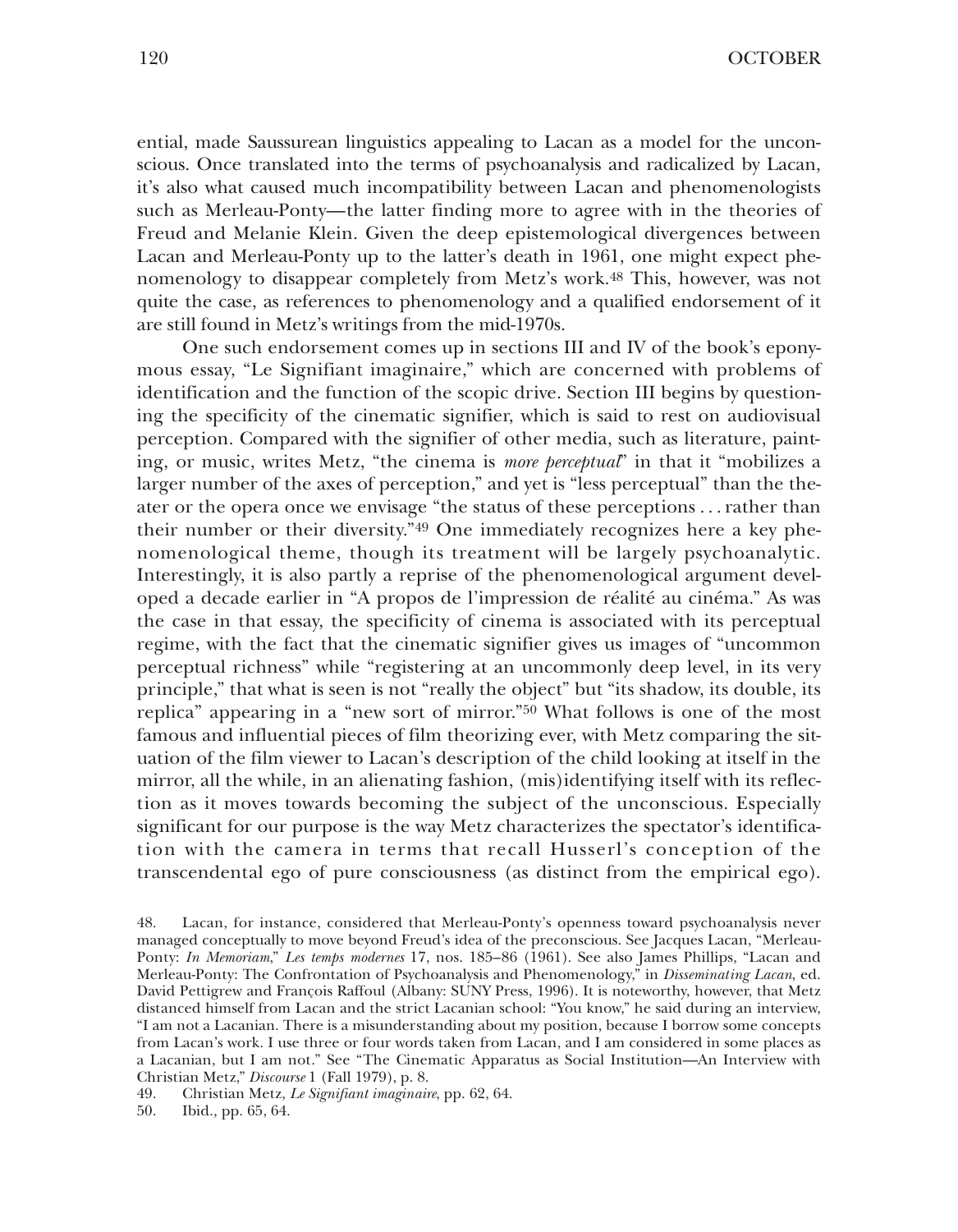"The spectator," writes Metz, "*identifies with himself*, with himself as pure act of perception (as wakefulness, as alertness): as the condition of possibility of what is perceived and therefore as a sort of transcendental subject, prior to any *there is.*"51 In short, what we have here—in the cinematic mirror, if you will—is the spectator *misrecognizing* himself as the transcendental ego of Husserlian phenomenology, of pure perception as apperception. For Metz, in a way, the phenomenological model of spectatorial consciousness becomes the alienating inverted image, the false consciousness or camera obscura of the spectatorial self. And it is on these grounds that Metz proceeds to critique Bazin and the *idealist-phenomenological* tradition in film theory for being blind to the deception it falls prey to, failing as it does to recognize the alienated nature of the spectatorial self as subject of pure perception.

 And yet, it follows nonetheless that film phenomenologists are not *entirely* wrong. After all, the mirror stage is a *necessary* passage towards the formation of the subject, and the ego *cannot escape being deluded in front of the mirror*. In like fashion, Metz assures us that primary cinematic identification with the camera's gaze (as I/eye)—and therefore alienation—is essential to *any* film's intelligibility.52 Accordingly, phenomenological film theory has some legitimacy, if only negatively:

Cosmophanic conceptions impart rather well the "feeling" experienced by the *deluded self* of the spectator; they provide us with excellent descriptions of this feeling and, to this extent, have something scientific about them and have advanced our knowledge of the cinema. . . . For it is true that the topographical apparatus of the cinema resembles the conceptual apparatus of phenomenology, with the result that the latter can cast a light on the former. . . . The "there is" of phenomenology proper (philosophical phenomenology), as an ontic revelation referring to a perceiving-subject (= "perceptual *cogito*"), to a subject for whom alone there can be anything, has close and definite affinities with the establishment of the self in the cinema signifier. . . . In this regard, cinema truly is a "phenomenological art," as it was so often claimed, and as Merleau-Ponty himself claimed.53

There is therefore a certain degree of *complementarity*, in Metz's mind, between psychoanalytic semiology and phenomenology, much like, for Engels, the dialectic always requires the unity and conflict of opposites.

 In Metz's own work, this complementarity can be witnessed in the way "Le Signifiant imaginaire" returns to the issues initially raised by his earlier essay on the impression of reality, with the new work still relying on the same basic (phe-

<sup>51.</sup> Ibid.*,* p. 69.

<sup>52.</sup> Metz writes: "But *with what* does the spectator identify during the projection of a film? For he certainly has to identify: identification in its primal form [the mirror stage of infancy] has ceased being an actual necessity for him, but in the cinema—under the threat of the film becoming incomprehensible, considerably more so than the most incomprehensible films—he continues to depend on a permanent play of identification without which there would be no social life." *Le Signifiant imaginaire,* p. 66. 53. Ibid., pp. 74–75.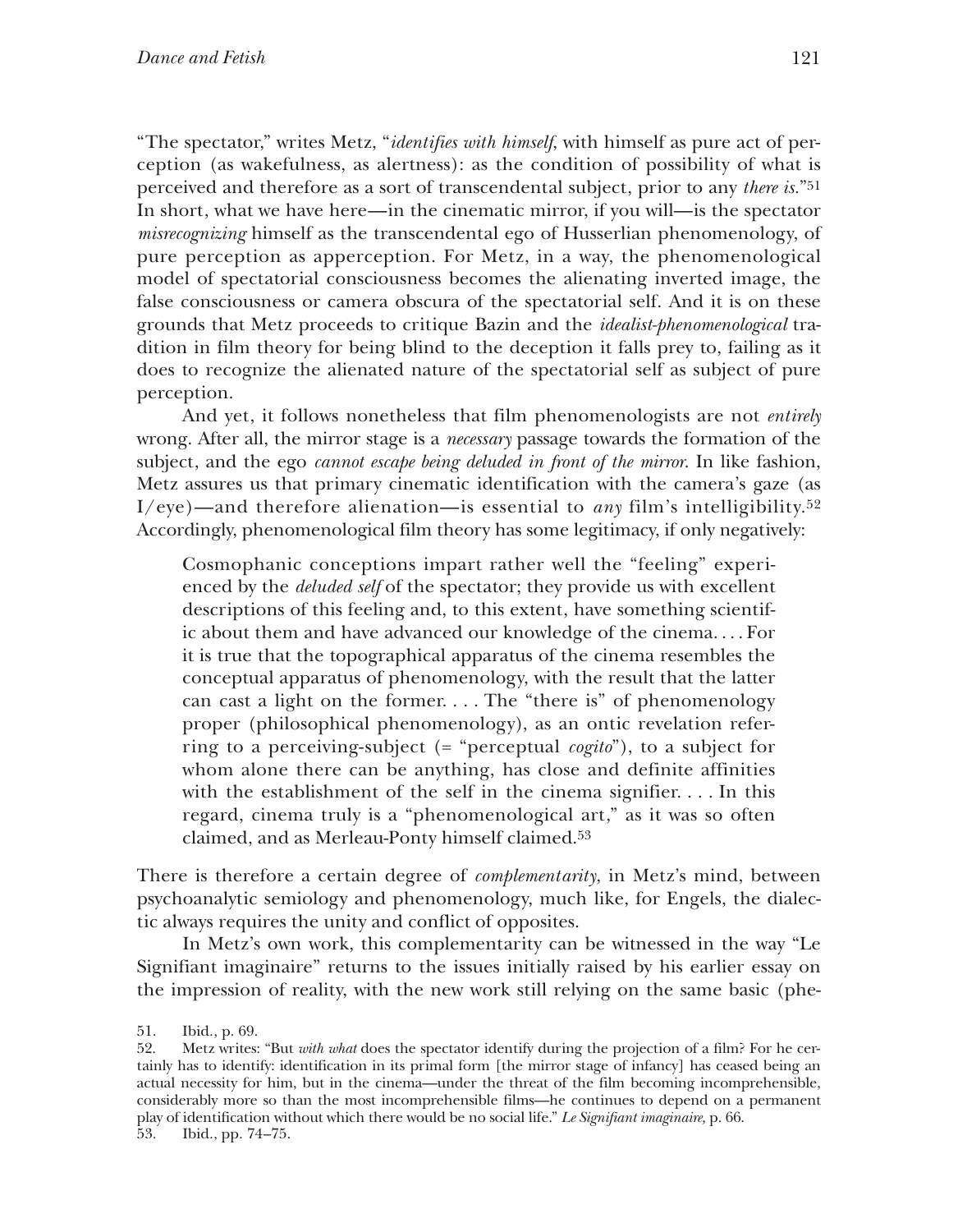nomenological) premises, *the same fundamental conception of cinema* (or *cinematicity*, the quality of cinema). Indeed, recalling the piece from 1965, Metz writes: "My approach, at that time, was purely phenomenological and didn't owe much to psychoanalysis. However, the latter confirms me in my first opinion."54 This opinion can be summarized by a few ideas: *Cinema as a medium holds a specific power over its spectators*; *this power results from a peculiar regime of presence and absence that differentiates it from other media and art forms while enabling spectatorial identification and heightening adhesion to fiction*.55 In the 1965 essay, these ideas all merge in the cinema's impression of reality. We saw earlier how, for the young Metz, there is, within the *dominion* cinema holds over us ("*l'emprise filmique*"), "the secret of a presence and of a proximity that rallies the masses and fills movie theaters," and how this secret rests on an identification with fiction made possible by the uncanny experience of presence/absence on the screen.56 It is to this very same dominion of the cinema that Metz returns in "The Imaginary Signifier," reconfiguring it as the outcome of the *scopic* and *invocating drives* that sustain perception and desire—and likewise sustain the institutions of the cinema, including the filling of movie theaters. In explaining how, according to Freud, these drives distinguish themselves from instincts, Metz insists on how they thrive on the absence of their goal, of the objects elected to fulfill them, by the very distance their originating organs (the eye, the ear) must maintain to them. Yet, claims Metz, what characterizes film when compared to other visual or aural media is a *doubling* of this absence, what he calls "a supplementary and specific turn of the screw riveting desire to lack."57

 Two arguments are presented to support this claim, both of which appeared in the earlier essay on the impression of reality. The first one concerns the amount of detail found in cinema's audiovisual representation. Here, the greater ratio of absence manifests itself superficially in the fact that film, which provides us with an indefinite amount of sights and sounds, lets one perceive more of the world than most other media, and therefore "absents [more] from our grasp."<sup>58</sup>

58. Ibid., p. 86.

<sup>54.</sup> Ibid., p. 92.

<sup>55.</sup> In an undated handwritten manuscript (likely produced in the mid-1960s) for a talk on the impression of reality in the cinema, Metz wrote: "The fundamental fact that characterizes the psychological attitude of the spectator in front of the screen is that the spectator doesn't see images (he didn't come to the movies for that reason), he sees a story; which is to say that he *follows* and *reads* a narrative as the images flow [*tout au long des images*]. The cinema has given us the habit of longitudinal reading, oriented toward what comes next (to the detriment of a transversal reading that would stop to consider each image). The great idea of Jean Mitry, that cinema is made *from* the image, not *for* the image, is absolutely fundamental." He adds: "The impression of reality is not only a perceptual problem, it is also an affective and aesthetic problem. A good film gives a greater impression of reality than a bad film (where the characters are caricatures, outrageous), even if both are essentially produced according to the same perceptual techniques. That is because we don't believe only in the images, but also in the story; and it is often the story that lends its reality to the images in return. There are therefore two impressions of reality in cinema, and they are in constant dialectical reaction with one another. Emotion counts as much as perception." "Exposé sur l'impression de réalité au cinéma," ms. CM1430.

<sup>56.</sup> Christian Metz, "A propos de l'impression de réalité au cinéma," *Essais sur la signification au cinéma,* vol. 1, pp. 14–15.

<sup>57.</sup> Christian Metz, *Le Signifiant imaginaire*, p. 85.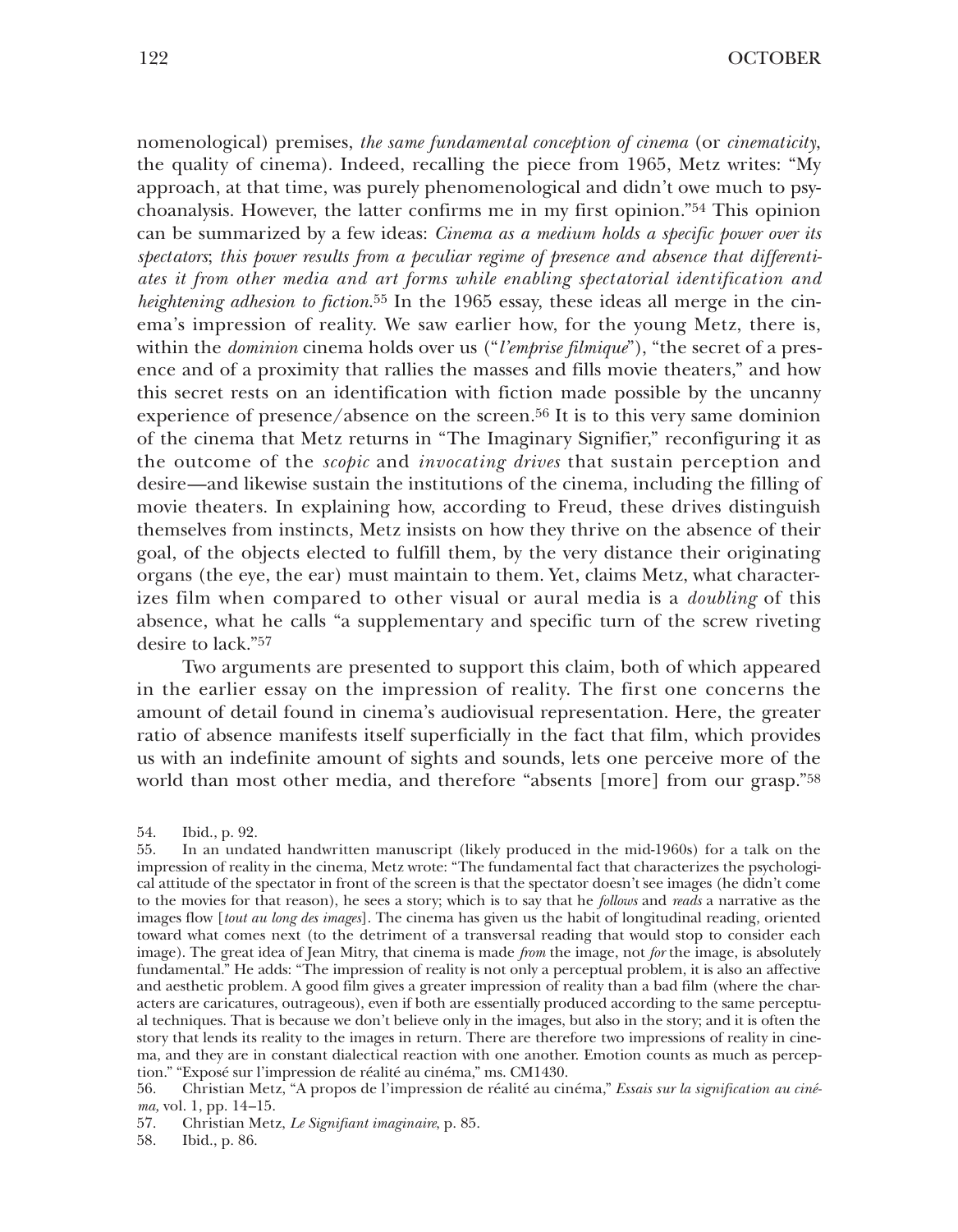Secondly, there is the fact that, unlike the theater, film gives to perception objects that, notwithstanding the details they possess, are nonetheless *absent*, *unreal*, *imaginary*. On the one hand this implies that voyeurism in the cinema is different, closer in spirit to the "*unauthorized* scopophilia" of the Freudian primal scene, since what is absent cannot truly acknowledge the spectator's gaze.59 On the other hand, and here we find the phenomenological argument of 1965 yet again, such absence leads to heightened believability and identification or adhesion to the fictional, imaginary world of the film:

In the cinema as in the theater, the represented is by definition imaginary; this is what characterizes the fiction as such, independently of the signifiers that are in charge of it. But in the theater, representation is fully real, whereas in the cinema it is imaginary, the materials being already a reflection.60

In other words, if absence operates doubly in the cinema—at the level of the signified and that of the signifier—so does fiction, according to Metz.61 Which is why, for him, fiction belongs to a phenomenological account of cinema, or, to put it differently, why the cinematic *includes* the fictional. Therefore, on the *negative* side of phenomenology—the side of alienated spectator consciousness —"every film," writes Metz, "is a fiction film"; whereas on the *positive* side of psychoanalysis every film is doubly imaginary.

 What psychoanalysis brings to Metz's phenomenology, moreover, is a more positive explanation of identification (and its alienation) through the analogy of the mirror. Indeed, in the essay on the impression of reality Metz criticizes the

61. Interestingly, in "Le Signifiant imaginaire," Metz omits to mention filmic movement, which, in "L'impression de réalité au cinéma," was argued to be a form of *presence*. One has to wait until 1985 to see movement find its way into the psychoanalytic argument. In an essay initially published in English, "Photography and Fetish" (*October* 34 [Autumn 1985], pp. 81–90), Metz returns to the idea first developed in "Le cinéma: langue ou langage?" (and elsewhere in the *Essais*), that cinema is a machine that suppresses film frames (in 1964, this is expressed in the idea that it is the shot—and therefore not the photogram—that is the basic semiological unit of film). But he returns to this idea in a different guise, one better formulated, in a shorter and slightly different French version of this essay that he presented in 1986 at a conference held at the Collège international de philosophie on "Photographie et philosophie": In cinema, writes Metz, "unfolding ["*le déroulement*"] mobilizes the viewer's attention to the detriment of the link that unites each image [each frame] to its referent, at the detriment of indexicality, which, although still intact, becomes less perceptible" (Christian Metz, "Photo, fétiche," in *Pour la photographie*, vol. 3, ed. Ciro Bruni [Sammeron: GERS, 1990], p. 118). For Metz, then, this *felt* waning of indexicality produced by movement, by the film's unfolding, detaches the film image from its anchor in the real world at the phenomenal level, which explains in part why it is perceived as so "intimately fictional" ("*la narrativité bien chevillée au corps*," *Essais sur la signification au cinéma*, tome I, p. 52). The upshot of this conception is a different place for fetishism in the experience of film and that of photography. Though other factors also contribute, in the end Metz concludes that film is a "powerful activator of fetishism" ("Photo, fétiche," p. 123), disseminating disbelief as belief on large quantities of fleeting perceptions, whereas photography, because of its fixity, is "more apt in *becoming* itself a fetish" (ibid.).

<sup>59.</sup> Ibid., p. 89.

<sup>60.</sup> Ibid., pp. 92–93.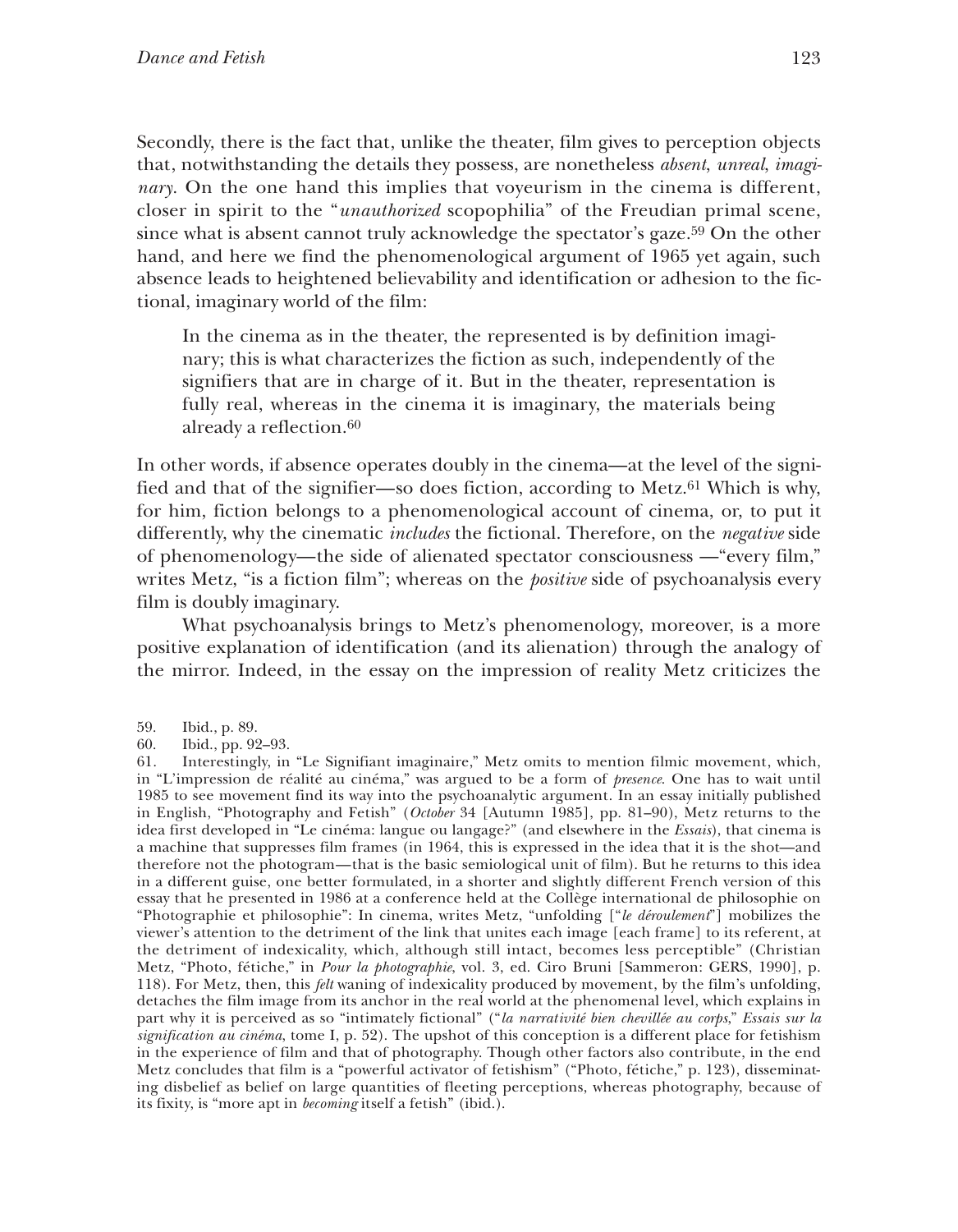accounts given by Wallon and Leirens as being negative.62 Leirens, for one, claims that presence in the theater hinders identification, while absence makes it possible in the cinema.63 In manuscript notes on Leirens's book—likely written before completing "L'impression de réalité au cinéma"—Metz sketches his criticism in clear terms:

There is something truthful about this theory: It is because, among other things, it is too carnal that theater gives an impression of artifice. But it isn't for that reason alone; there is also the artifice of theatrical works (their tone, the style, the situations, the actor's diction, etc....), in short, a diegetic artifice often absent in the cinema (this is one of the causes of the [cinema's] impression of reality).

By contrast, to claim that we identify in the cinema because it is immaterial doesn't really hold. Such reasoning only considers negative processes (it's true that in the cinema the absence of flesh-and-blood humans leads, for the spectator, to the absence of any risks regarding anti-identification. Because the actor is unlikely to start sneezing, there is little risk that the spectator will start laughing. *But it isn't sufficient that the obstacles to identification disappear for identification to effectively come about*. One must still explain the positive process of identification. For this, the cinema's immateriality won't work. On the contrary, we must look among the positive powers of the cinema: How is it that the cinema so much resembles life, [or] that we forget that these are images, etc.  $\ldots$  [ ?]

In short, the complete break between the universe of the diegesis and that of the spectator (a break achieved in the cinema, but not in the theater)—or, if one prefers, the principle that "in order to seem real it must be entirely false"—in short, then, this phenomenon only has a role as an *enabling condition* of identification (it neutralizes some possible anti-identificatory processes), but it does not constitute the positive cause, certainly not the sufficient cause, for identification.64

And yet, in "Le Signifiant imaginaire," it is precisely *absence*—what Metz calls here "immateriality"—that proves, after all, to be the positive factor in cinematic identification. For it is the *presence of absence* (*as absence of presence*), in Metz's scheme, that nourishes the scopic and invocative drives, ensuring the imaginary functions of

<sup>62.</sup> A well-known child psychologist (and *filmologue* in the last years of his life), Henri Wallon carried out experimental work on mirror-image recognition in animals and children that was influential on Lacan's formulation of the mirror stage. See Henri Wallon, "Comment se développe chez l'enfant la notion de corps propre," *Journal de psychologie normale et pathologique* (1931), pp. 705–48.

<sup>63.</sup> Jean Leirens, *Le cinéma et le temps* (Paris: Editions du Cerf, 1954).

<sup>64.</sup> Christian Metz, undated manuscript notes on Jean Leirens's *Le Cinéma et le temps*, ms.CM959.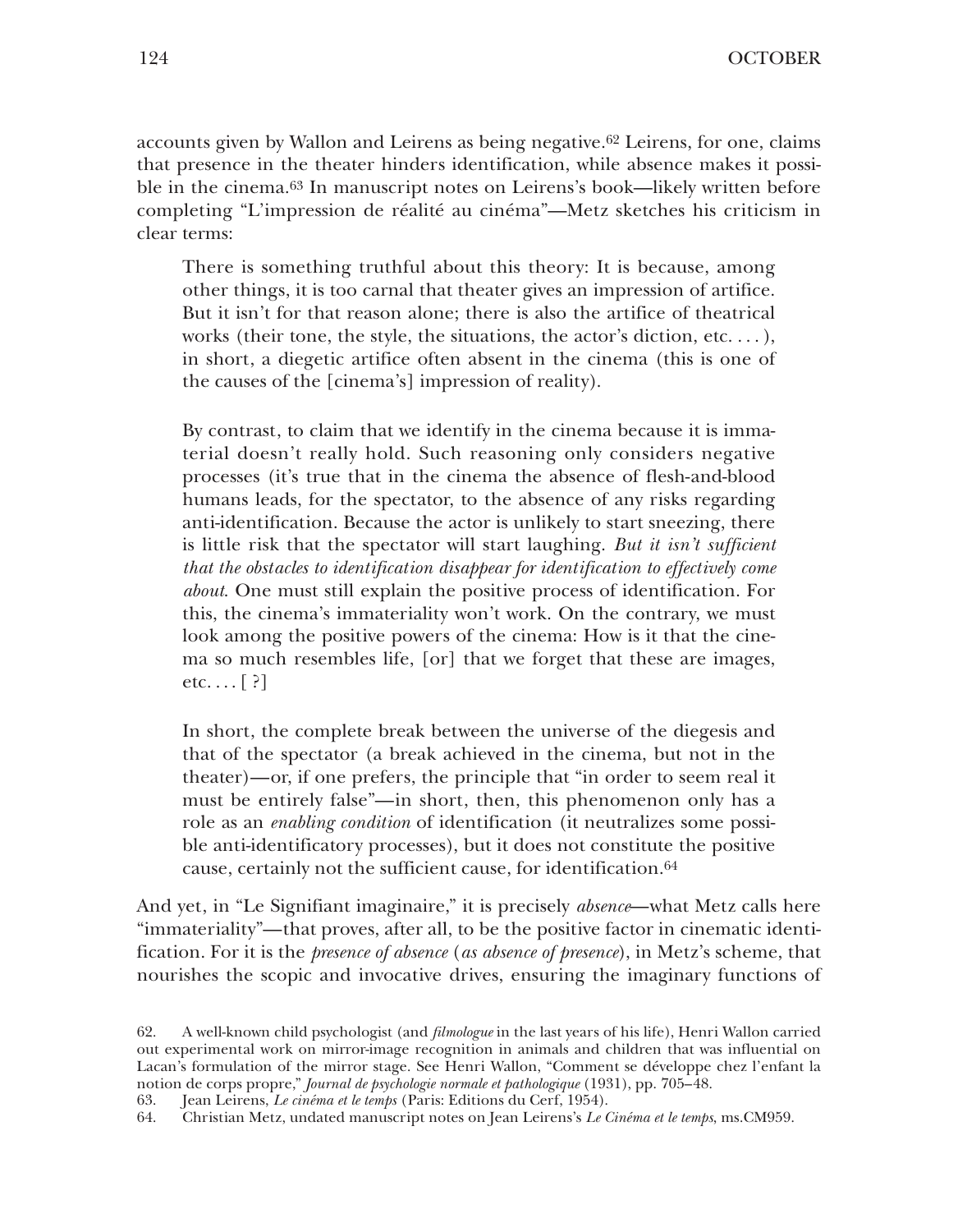both the signified *and* the signifier. It is absence that—along with photography and movement—*actively* (or *positively*) transforms the spectator's perceptual consciousness into a "false consciousness" and therefore ensures (mis)identification with the camera and adhesion to the fiction (what translates phenomenologically into spectatorial consciousness as cinema's *impression of reality*), without which film would be incomprehensible.65

 Metz himself, of course, recognized this complementarity between phenomenology and the psychoanalytic semiology of cinema. For instance, in a later section of *Le signifiant imaginaire*, he states that:

[T]he theoretical contribution of psychology (the study of perception, of consciousness), and its extensions into classical *filmologie*, must therefore be complemented by that of metapsychology, which, like linguistics which it doesn't supplant—can contribute to renew the study of film.

To the extent that the impression of reality is linked to the perceptual traits of the signifier, it characterizes all films, diegetic or not; but inasmuch as it participates in the *fiction-effect*, it is specific to fiction films and to them alone. It is before such films that the spectator's consciousness adopts a very particular sort of intentionality ["*visée de conscience bien particulière*"] that merges neither with that of the dream, nor with that of the daydream, nor with that of real perception, but partakes of all of them and inserts itself at the center of the triangular figure they draw: a type of gaze whose status is at once hybrid and precise, and that establishes itself

65. See especially Metz's rewording of this phenomenon at the end of the section entitled: "Film/rêve: la perception et l'hallucination" (part II of "Le Film de fiction et son spectateur [Étude métapsychologique]" in *Le Signifiant imaginaire*): "[O]ther than the filmic state, there are few situations in which the subject receives particularly dense and organized external perceptions while being internally predisposed by his immobility to over-perceive ("*sur-recevoir*") them. The classical film plays on this pincer movement, for which it has itself set up both claws. It is the double reinforcement that makes possible the impression of reality, it is thanks to it that the spectator, starting off from the material presented on the screen, the only thing given to him at the outset (spots of light that move upon a rectangle, sounds and speech that come from nowhere), will become capable of achieving a certain degree of belief in the reality of an imaginary the signs of which he is supplied with, *capable of fiction*, in short. Now, the capacity for fiction, as we too often forget, isn't exclusively (or primarily) the capacity—unequally shared and therefore a true source of bliss for aesthetes—to invent fictions, it is above all the existence of a historically constituted and much more widespread socially regulated regime of psychical functioning, called fiction. Before being an art, fiction is a fact (a fact of which certain art forms can take possession). The relation between this fictional capacity and the film of narrative representation is close and bidirectional. [On the one hand] diegetic cinema could not function as an institution . . . if the spectator . . . was incapable of steadfastly adopting and renewing at will the special regime of perception that I am trying to analyze here in Freudian terms. [On the other hand], film, as I have tried to demonstrate elsewhere in a more phenomenological cast, produces an impression of reality much more vivid than that of a novel or a painting, since the intrinsic nature of the cinematic signifier, with the exceptional 'likenesses' of its photographic images, with the real presence of movement and sound, etc., has the effect of inflecting the fiction-phenomenon, albeit so ancient, toward historically more recent and socially specific forms," *Le Signifiant imaginaire*, p. 144–45.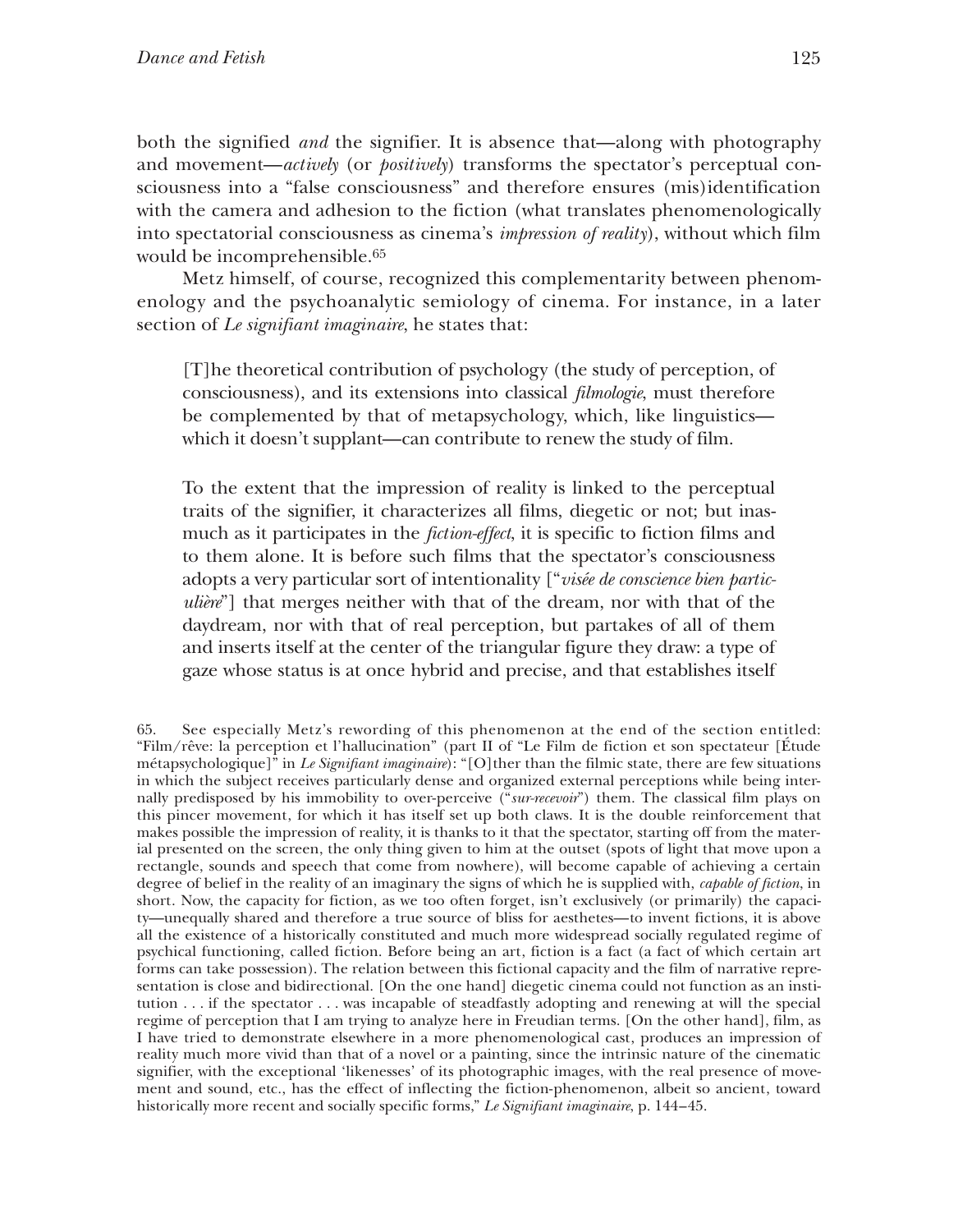as the strict correlative of a certain kind of looked-at object. . . . Faced with this cultural object, which the fiction film is, the impression of reality, the impression of dream and the impression of daydream, cease to be contradictory and mutually exclusive, as they usually are, in order to enter into a new set of relations wherein the gap that normally lies between them, while not exactly annulling itself, admits an unprecedented configuration that makes room for overlapping, alternating balance, partial agreement, shuffling, permanent circulation between the three: authorizing, in short, a kind of central moving zone of intersections where all three can "encounter" each other on a singular territory, a confused territory that is common to all three and yet doesn't abolish their distinctness. . . . The fiction film thus holds the strange power of momentarily reconciling three very different regimes of consciousness. . . . <sup>66</sup>

This quote is taken from the book's third part, "Le Film de fiction et son spectateur (Étude métapsychologique)," which is nothing short of an attempt to describe the being of the film (at least in its dominant institutional mode in the West) through the split consciousness of the spectator. Which is to say: *to use psychoanalysis to do the work of phenomenology*. Thus, Metz speaks of the film spectator's *visée de conscience* [intentionality] whose specificity is to merge the impression of reality with the "impression of dream" and the "impression of daydream."

 Be that as it may, complementarity between phenomenology and psychoanalysis (or semiology) doesn't translate into *epistemic equality*, however. Indeed, we mentioned earlier that, next to either psychoanalysis or semiology, phenomenology provided a naive, even pre-theoretical form of description. We conclude this essay, then, with what, for Metz, came to constitute an epistemological distinction between these different types of approaches.

 At the time he was writing the essays that make up *Le Signifiant imaginaire*, Metz—who never disavowed linguistic-inspired semiology—was asked to contribute a paper for a *Festschrift* in honor of Mikel Dufrenne. The book, *Vers une esthétique sans entrave*. *Mélanges offerts à Mikel Dufrenne*, was published in 1975 by Union Générale d'Éditions and part of a collection edited by Dufrenne himself. Metz's essay, however, is a somewhat strange contribution in homage to a famous phenomenologist. Indeed, it adopts a very strict semiological approach in dealing with traditional phenomenological themes, in a way, moreover, that might even seem anathema to phenomenology.

 This essay, entitled "Le perçu et le nommé," investigates the relation between perception (of both world and images of the world—as well as sound perception) and naming.67 Refusing to settle the debate as to which, perception

<sup>66.</sup> Ibid., p. 174.

<sup>67.</sup> Christian Metz, "Le perçu et le nommé," *Vers une esthétique sans entrave. Mélanges offerts à Mikel Dufrenne* (Paris: UGE, coll. 10/18, 1975), pp. 345–377. The section on sound was translated into English and published as "Aural Objects" in *Film Sound: Theory and Practice*, ed. Elisabeth Weis and John Belton (New York: Columbia University, 1985).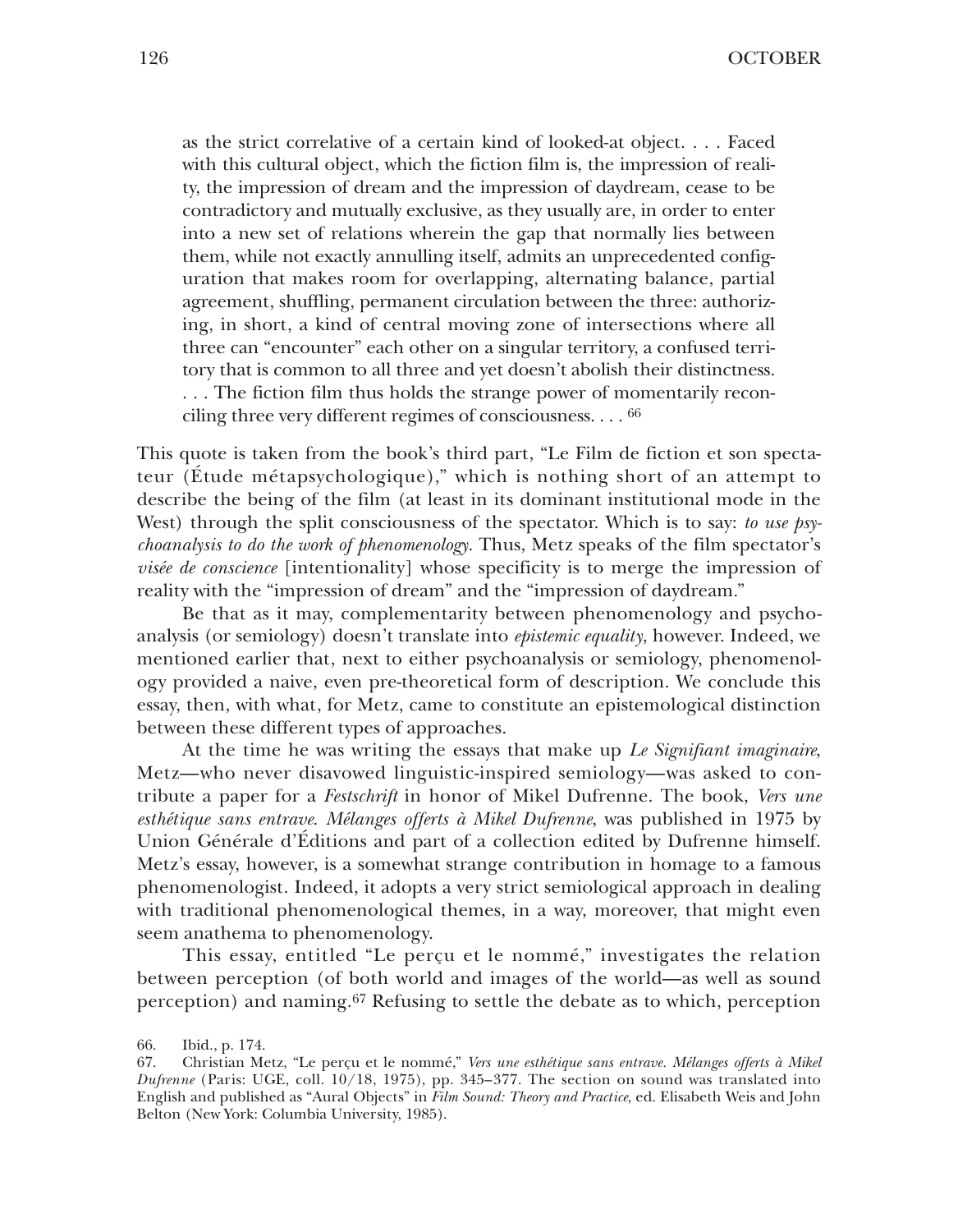or language, first informs the other—a debate he characterizes as "pointless"— Metz dispenses with the phenomenological account of perception, replacing it with a semiological model borrowed from Eco, according to which perception like language, is arbitrarily shaped by society (and therefore not natural).68 For Eco, visual perception functions by way of schemas, with consciousness identifying not so much the entire manifold of sense but only certain traits of the *iconic signifier* (shapes, contours, shading, texture, size, orientation, etc.) that social subjects come to deem pertinent in the context of their culture. These traits belong to what Eco, and Metz after him, calls "recognition codes." Thus, for example, with regard to snow, Inuits are said to "perceive ten distinct objects," whereas Frenchmen in 1975 "see a unique object with variable determinations" because their recognition codes are different.69 The implication is that neither the perceived object nor its qualities belong to the natural world *in itself*, but rather to a socially constructed world—however unaware of its social status or of its categories we may be. What reveals itself to perception, therefore, isn't the world but society or culture. Recognition codes are said to function equally in both everyday perception and in the perception of figurative images with a high degree of likeness to the world (such as film images).

 Naming what is perceived through such codes, however, requires that what is recognized or identified from within the manifold—the visual signified—be correlated to a linguistic unit. Metz offers a detailed account of this process that shows how this correlation—or intercoding—is achieved. He begins by noting that a likely candidate for a verbal account of the perceived object is the *word*. However, words are already signs that arbitrarily combine a phonic (or written) signifier with a signified, and there is no code for joining the linguistic signifier with the iconic signified. Instead, the naming of what is recognized must translate the iconic signified of the recognition code into a linguistic signified (conceptual component) of the word, what linguists call a *sememe*. Thus, writes Metz,

[T]hanks to the pertinent traits of the iconic signifier the [perceiving] subject identifies the object (= he establishes the visual signified); from there, he moves to the corresponding sememe in his mother tongue (= linguistic signified): this is the precise moment of naming, of crossing the inter-codic bridge; once in possession of the sememe he can pronounce the (phonic) signifier of the linguistic code. The cycle is complete.70

There is, furthermore, a second level of articulation between the visual and the linguistic. Here, Metz calls on the work of A. J. Greimas, for whom correlations

68. Christian Metz, "Le perçu et le nommé," *Vers une esthétique sans entrave. Mélanges offerts à Mikel Dufrenne*, p. 355.

69. Ibid.

70. Ibid., p. 360.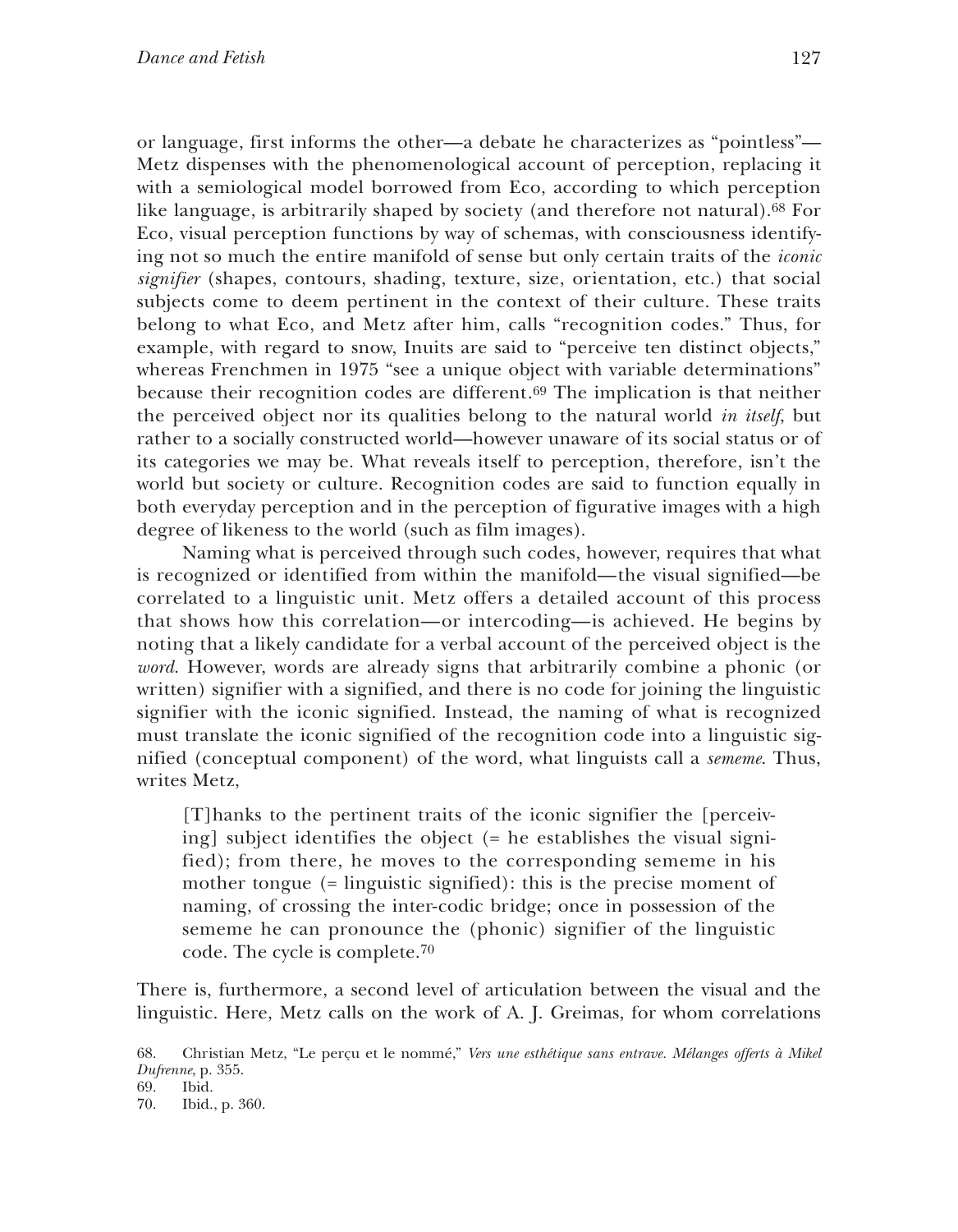exist between Eco's visual traits (the iconic signifier) and those smaller semantic units that bind together to make up a sememe and are called *semes*. Metz gives the following example:

[I]f, in an ethnographic film, we see an object that is unknown to us (say, a hunting weapon or a musical instrument), and if the anterior extremity of this object possesses a distinctly shaped rounded part, we will not hesitate to perceive the latter as the "head" of this utensil which is otherwise impossible for us to further identify.71

The point here is that those visual traits—"extremity," "distinct or separated extremity," "superior or anterior extremity," "spherical extremity"—are also the semantic makeup (the semes), the pertinent semantic traits, of the sememe "head." Thus, thanks to that relation between semes and visual traits, the linguistic signifier ("head") can come to stand for both of them. According to this theory, then, the perceptual code of recognition parses the otherwise meaningless (or *not yet* meaningful) sensual field into pertinent traits (iconic signifiers) that are said to correspond (*but why?*) to the smallest semantic units of language (semes, linguistic signifieds), thus enabling a verbal description of the world even when objects aren't recognized (and can't be named).

 As one can see, little in this account of either perception or language can be deemed truly phenomenological. Rather it is a purely semiological account from which the world—including our lived or embodied experience of it—is carefully kept at bay from both.72 Recognition codes are considered to offer a more sophisticated construal and a deeper understanding of the world and of perception than phenomenological description.73 Thus, in the case where objects are actually

73. In an entirely revised edition of *La struttura assente* which Eco published in English in 1976 under the title *A Theory of Semiotics*, we find him—unlike Metz—somewhat hesitant as to possible relations between semiotics and phenomenology: "According to Husserl the dynamic act of knowing implies an operation of 'filling up' which is simply an *attribution of sense* to the object of perception. He says that *to name* an object as /red/ and *to recognize* it as red are the same process, or at least that the manifestation of the *name* and the intuition of the *named* are not clearly distinguishable. It would be worth ascertaining to what extent the idea of 'meaning' found in the phenomenology of perception agrees with the semiotic notion of a cultural unit. A rereading in this light of Husserl's discussions might induce us to state that semiotic meaning is simply the socialized codification of a perceptual experience, which the phenomenological *epoché* should restore to us in its original form. And the sig-

<sup>71.</sup> Ibid., p. 366.

<sup>72.</sup> As mentioned at the outset of this paper, Merleau-Ponty read Saussure (as early as 1947) and became one of the first exponents of Saussurean linguistics in France. His understanding of Saussure was nevertheless greatly idiosyncratic, to say the least. Though Merleau-Ponty subscribed to Saussure's attempts to both divorce the study of language from the ontological problem of reference and avoid the idealistic conception of language as representation of ideas, he nonetheless considered it incapable of conceiving the relation of language to the world (which, for him, requires consideration of the embodiment of speech) and of attending to the expressivity of language itself (see Merleau-Ponty's later conception of *parole parlante* or "speaking word," developed in contradistinction to what he called *parole parlée* or "spoken word"). Directly addressing the issue of naming in *Phénoménologie de la perception*, Merleau-Ponty refused to distinguish between recognition and verbal designation: "The denomination of objects doesn't follow their recognition, it is the recognition itself" (see *Phénoménologie de la perception*, p. 207).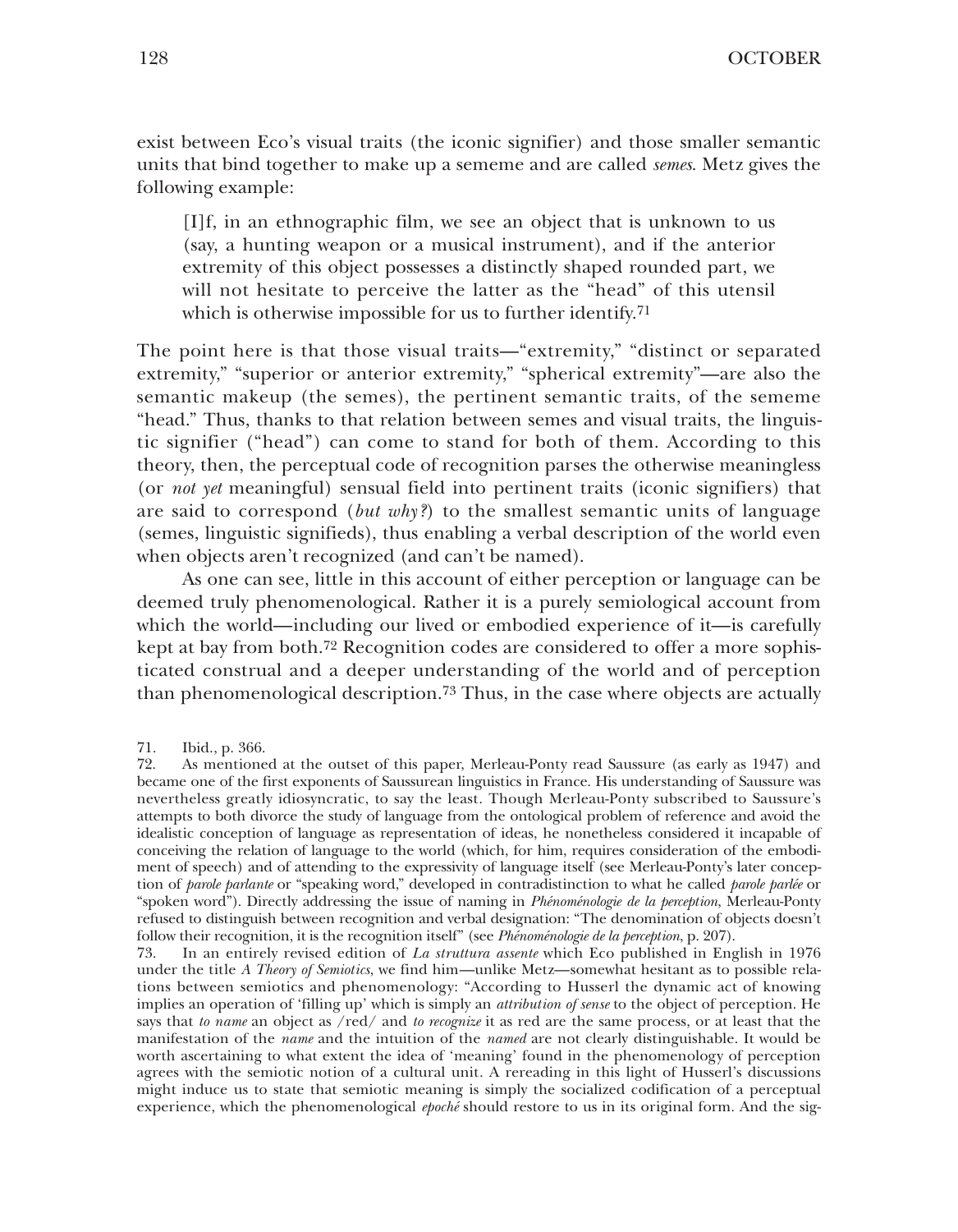recognized and named—like recognizing a "tree" in a photograph and naming it—one must keep in mind that what is named isn't something that belongs to nature (some inalienable presence that is "already there") with which we interact. The correlation, rather, is between something that exists *exclusively* in visual culture (the visual signified as "cultural unit") and something that exists *exclusively* in language (the linguistic signified). But how is this translation possible without referring to the world, to an actual—directly experienced—tree, one free not so much from perception as from linguistic and perceptual *codes*? Metz's answer is that both visual and linguistic signifieds *qua* signifieds necessarily belong to what Hjelmslev called *content purport*, that is, the entire domain of unformed meaning or *semanticism* in general, the amorphous field of whatever may be signified. For that reason, content purport is not something the can be perceived, but it connects all signifying systems and manifests itself in all signifieds. It is the imperceptible horizon or reservoir of meaning, of all that can be signified to human consciousness—*but only through semiotic systems* and therefore not through perception. The question, then, is: What place, if any, is there for phenomenology in this epistemological field?

 The answer comes in the short concluding section of "Le perçu et le nommé." Here Metz depicts phenomenology *as both anterior and posterior* to semiological (and psychoanalytic) description. This is nothing short of a hermeneutic circle, with phenomenology (or perception) offering a naive, but required, starting point for a transcendent scientific description that seeks to explain it—thus inverting the early Metz's initial epistemological outlook.

 "We are all phenomenologists when the need arises," claims Metz.74 Thus he regards semiological and psychoanalytic concern for the perceptible signifier of cinema as offering a *continuation* of phenomenology on the grounds that both can only begin their work with regard to what is first perceived, and without which they would have nothing to go on. We saw earlier how Metz made what seems to be a similar claim in "Pour une phénoménologie du Narratif," namely, that structuralism must begin with a phenomenological account of meaning. And, in the final words to his unpublished book manuscript on *witz*, the unconscious, and language—a manuscript completed in 1986—he clearly indicates that he thought of

nificance of daily perception (before the *epoché* intervenes to refresh it) is simply the attribution of a cultural unit to the field of perceptual stimuli. . . . Phenomenology undertakes to rebuild from the beginning the conditions necessary for the formation of cultural units which semiotics instead accepts as data because communication functions on the basis of them. The phenomenological *epoché* would therefore refer perception back to a stage where referents are no longer confronted as explicit messages but as extremely ambiguous texts akin to aesthetic ones" (*A Theory of Semiotics* [Bloomington: Indiana University, 1976], p. 167). It should be said, however, that what is here perhaps conceivable in Husserlian terms would not be so for Merleau-Ponty, as *epoché*'s movement away from the external world and toward the "immanent" content of inner consciousness is contrary to his phenomenological description of lived perception; a description for which naming, or the attribution of a "cultural unit," to an object of the world doesn't exhaust the variegated—and sometimes even contradictory—meanings that make up our embodied experience of it.

<sup>74.</sup> Christian Metz, "Le perçu et le nommé," p. 376.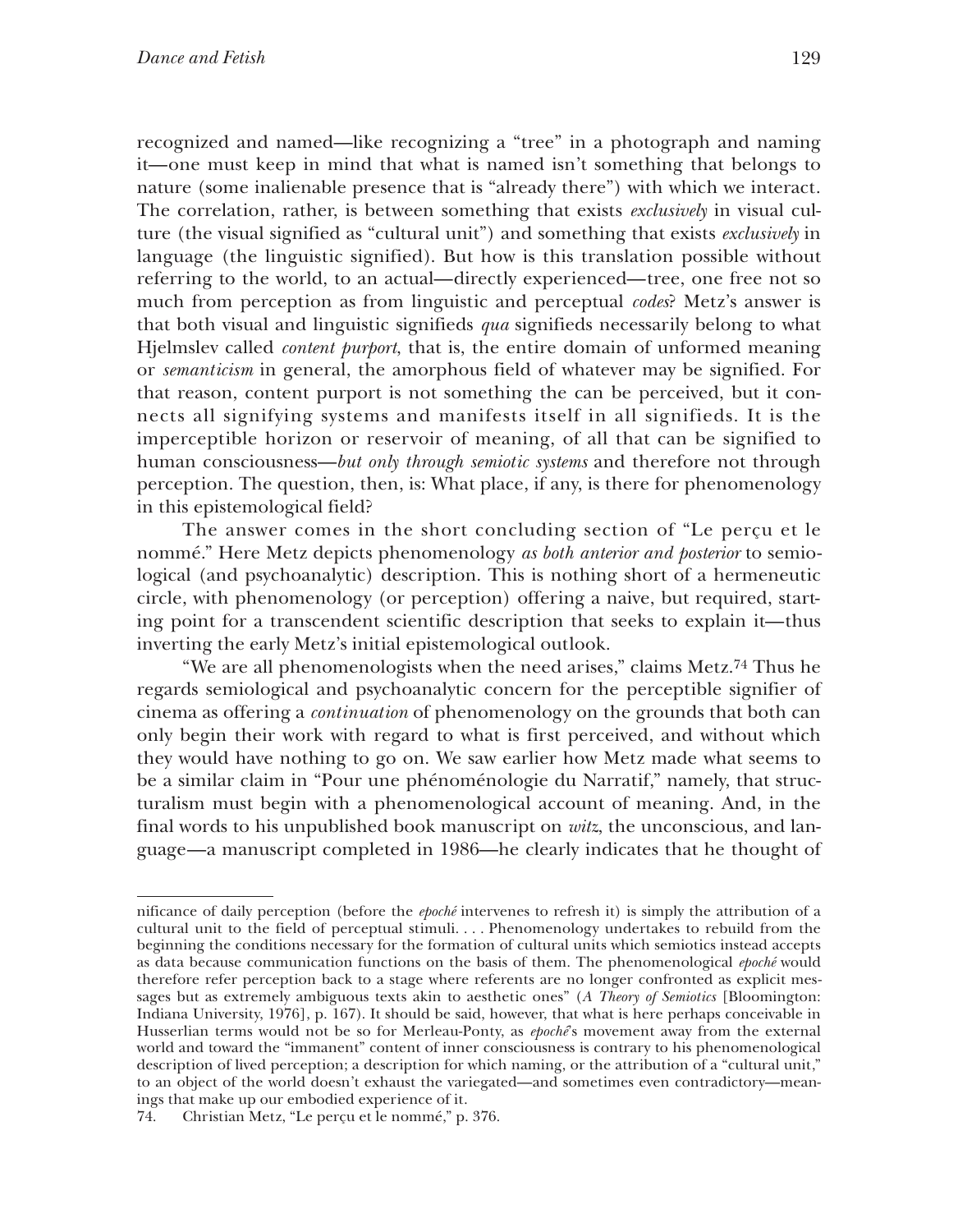*Le Signifiant imaginaire* as a work of *psychoanalytic phenomenology*.75 There is indeed a sentence to that effect in the lead essay of the latter, where he notes—as an aside, in a parenthesis—that "in any domain . . . we must begin with a phenomenology of the object which we seek to understand, with a 'receptive' description of its appearances; only afterward can *critique* go forward; psychoanalysts, it should be remembered, have their own 'phenomenology.'"76 He is more specific still in "Le perçu et le nommé":

When I think of my own field of work, that of cinematographic analysis, how could I hide from myself—and what good would that serve?—that an entire domain of cultural knowledge, one without which the first viewing of a film wouldn't even be a *viewing*, nor would the subsequent ones which are more analytical, less descriptive (or at least in a different sense of the word), more "semiological," if we must use the word—that an entire domain of knowledge already present in immediate perception is necessarily mobilized in order that I may begin working? And this knowledge, how could we fail to understand that it is—is and is not—the "perceptual cogito" of phenomenology? The content is the same, though the status we give to it isn't.77

And yet, inasmuch as Metz adheres to phenomenology as offering a necessary point of departure for analysis, he parts from it—and from his call to adopt a phenomenological outlook in "Pour une phénoménologie du Narratif"—as soon as he seeks to go *behind* perception, as it were, by way of semiological codes or through the workings of the unconscious in order to "unravel" the "conditions of possibility," the "production structures" and the "objective determinations" of subjective experience. Thus he replaces one form of idealism—that of classical phenomenology—with another form of idealism, one without a (conscious or whole, Cartesian or Husserlian) subject—that of structuralism.

 In the end, if phenomenology comes "first" for the later Metz, it is for its experiential value. However, unlike semiology or psychoanalysis, it ultimately fails at delivering anything like the *positive, objective truth* achieved by *theory*.

<sup>75. &</sup>quot;There are (at least) two sorts of applied psychoanalysis. That which bears on *people* (writers, etc.) or bears on those imaginary people that are the characters of fictional works; and that which concerns itself with processes, mechanisms or apparatuses that have their own (affective) logic, one relatively independent from individuals. In a sense, the latter is a psychoanalysis of anonymity. Psychoanalysis or, most times, psychoanalytically inspired phenomenology." In *L'Esprit et ses mots. Essai sur le Witz*, unpublished book manuscript, CM1512 (1986), pp. 328–29.

<sup>76.</sup> Christian Metz, *Le Signifiant imaginaire*, p. 74. We have opted to keep the French "*Critique*" instead of the term *criticism* used by Ben Brewster in his translation of the essay in order to underline the Kantian flavor of the relation Metz is developing between phenomenological description (as *explicandum*) and the "scientific" knowledge of semiology and psychoanalysis (as a priori *explicans*).

<sup>77.</sup> Christian Metz, "Le perçu et le nommé," p. 376.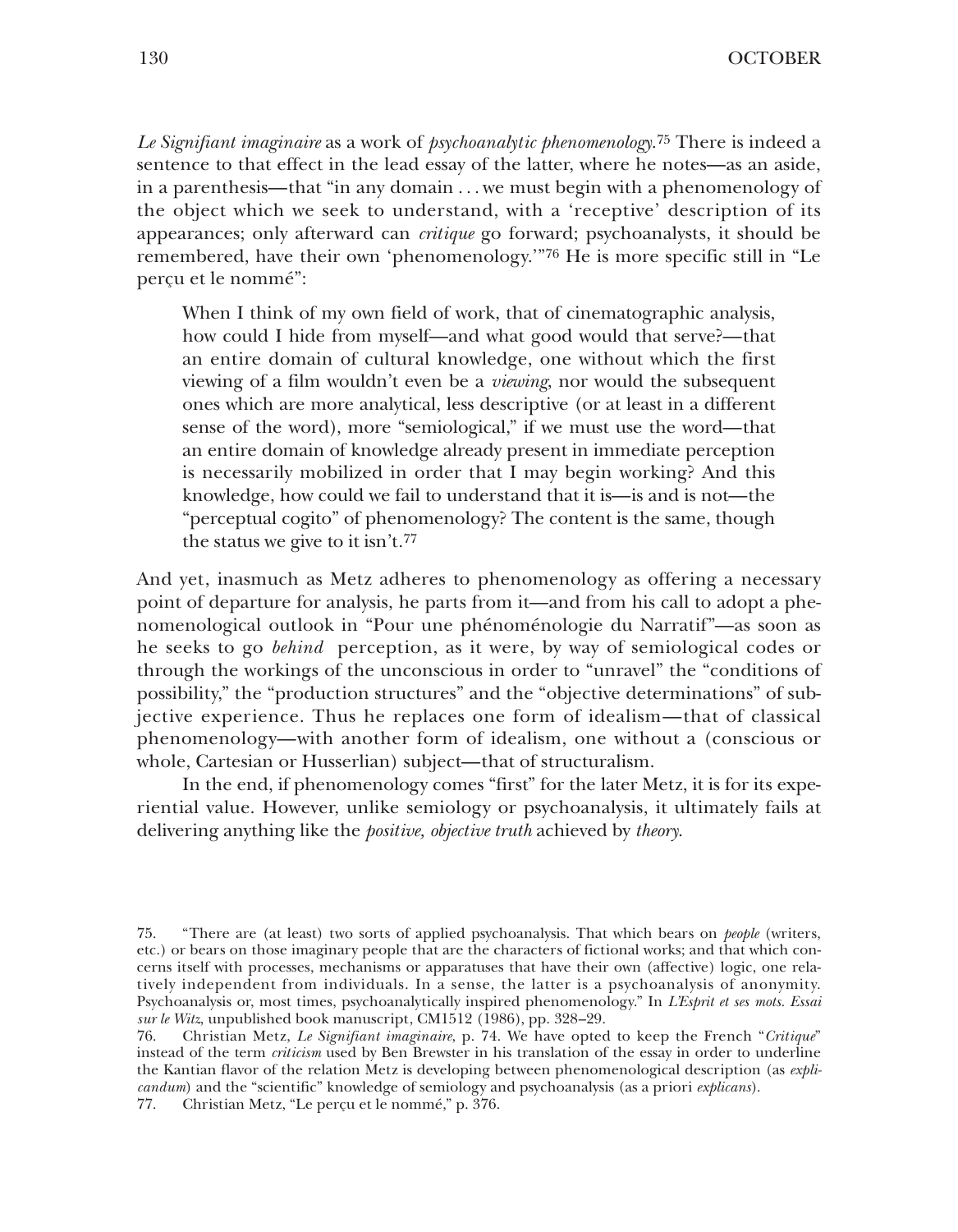#### *IV. Conclusion*

The movement examined here—for this is what it truly is in the end, namely, a dance of sorts around the problems of experience and perception—shows Metz trying to reconcile two ideas: an idea of what cinema is, what it does, and what it is to experience it—as art, as narrative, as impression of reality, as impression of dream and daydream, as language—and an idea of theory and of its epistemic promises. It is the latter idea that will distinguish him and with which he left his imprint on film studies. This is the Metz who we said at the beginning is now remembered for transforming the culture of film studies, opening the way to "methodological" film studies, and paving the way for "theory."78 That this is a dance is perhaps best illustrated by the way *Le Signifiant imaginaire* repeats the same steps as those of the early Metz, though this time the dancer has done an about-face. Aesthetic expressivity first understood as connotations resurfaces through the study of metaphors and metonymies in their connection to the work of an unconscious "structured like a language"—thereby repressing aesthetic issues. The impression of reality and narrativity return as the negative points of origin for a study of spectatorial desire, etc. The image of a turning point with Metz's meeting with Eco also belongs to this dance, as it reverses the direction of the work without changing its basic components, what we called earlier Metz's "opinion" of the cinema, which seems "theory free" and yet is that which Metz unwearyingly seeks to justify through theory, through a *discours de la connaissance*.

At the end of his essay on photography, "Photo, fétiche," Metz claims to have used theory—namely, psychoanalysis—as a fetish, which in this case would mean using it as something that "hides away" a traumatic sight or idea of loss, death or absence, one that the subject nonetheless wants to preserve—hence Octave Mannoni's famous "*Je sais bien, mais quand même . . .* "79 Now, it is clear in reading Metz, especially *Le Signifiant imaginaire*, that what theory hides away as fetish is the film, the object of experience itself, as that through which one experiences the cinema. Let us recall a famous passage from *Le Signifiant imaginaire* where Metz writes that:

To be a theorist of the cinema, one should ideally stop loving the cinema, and yet still love it: to have loved it a lot and to only have detached oneself from it by the other end, by taking it for the target of the very same scopic drive that made one love it. To have broken up with it, as we break up relationships, not to move on to something else, but to find it again as the spiral turns. . . . [To not] lose sight [of the cinephile that we once were], but to keep him in custody. Finally, to be and not

<sup>78.</sup> See D. N. Rodowick's recent book, *Elegy for Theory* (Cambridge, MA: Harvard University, 2014), esp. pp. 152–200. See also the commentary by Warren Buckland in his *Film Theory: Rational Reconstructions* (New York: Routledge, 2012), esp. pp. 73–92.

<sup>79.</sup> Octave Mannoni, "Je sais bien, mais quand même . . . ," in *Clefs pour l'imaginaire: ou l'Autre scène* (Paris: Seuil, 1969), pp. 9–33.